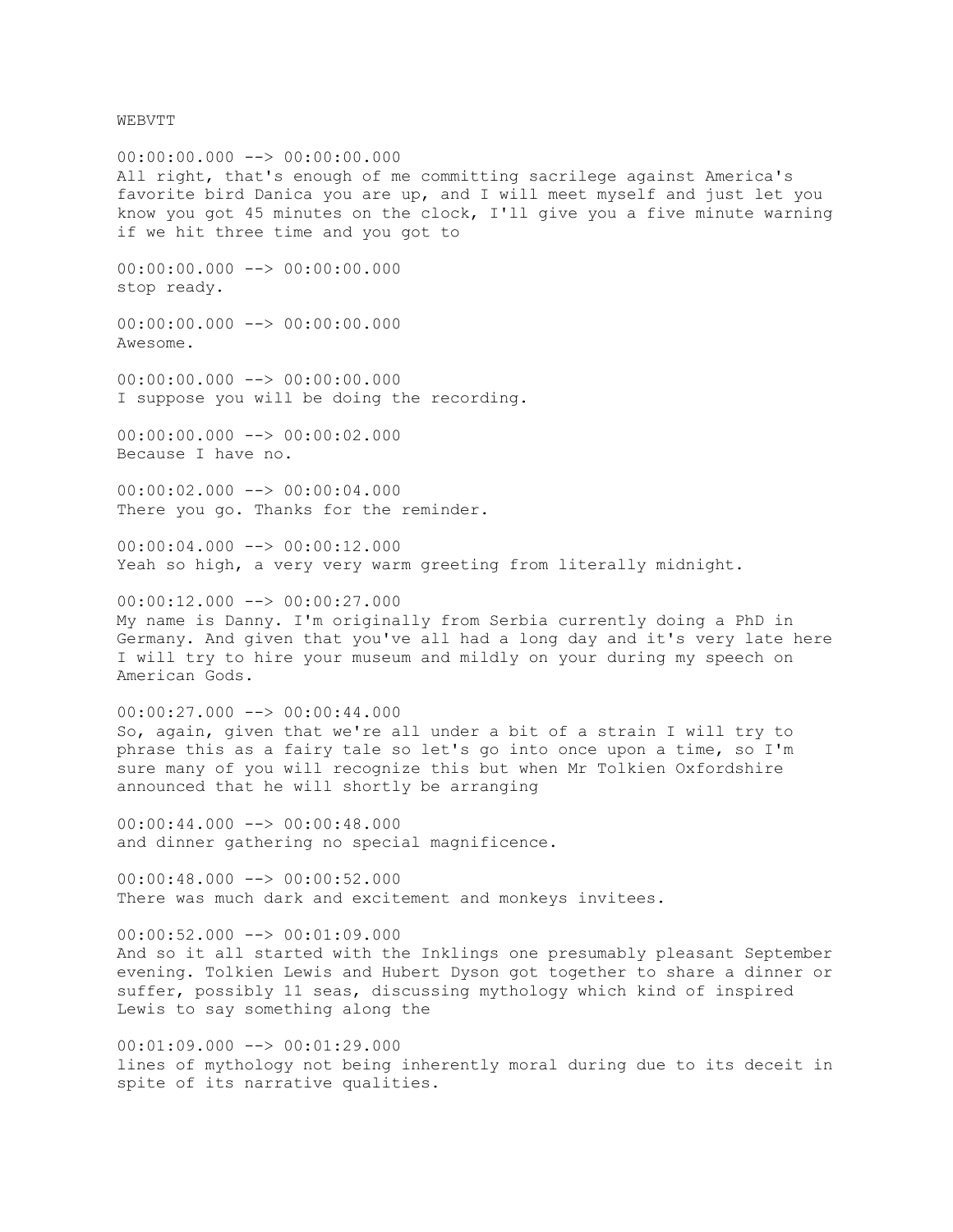$00:01:29.000$  -->  $00:01:45.000$ from some love mythology to someone who hates it. and obviously referred to his friends. Nowadays, refer to this poem as meant the player, which is exactly what inspired this whole practice of creating the knowledge is not just in real world but also 00:01:45.000 --> 00:02:01.000 in fantasy fiction, especially secondary worlds, which is what brings us here to the whole myth of whatever society, or at least so the legend says. So the way I live happily ever after, will see that later, but it certainly did live. 00:02:01.000 --> 00:02:05.000 Ever After and we'll see some of its aspects.  $00:02:05.000$  -->  $00:02:22.000$ On the example for American Gods so today I will be covering the question of who exactly are American Gods What are they doing, what is their potential and what are their potential struggles and the boy, be their new Gods Old Gods be just the myth of

00:02:22.000 --> 00:02:36.000 America against the backdrop of the highway scattered with various loan so motels and strange places. And of course we will have to mention the master with a brand new gaming, and his potential submit the poet.

 $00:02:36.000$  -->  $00:02:40.000$ But before I spoil everything.

00:02:40.000 --> 00:02:51.000 I will have to bother you with just a little bit with a theoretical overview some of my own personal musings on how the prayer came to be and what it means for this world and the creation of myths.

00:02:51.000 --> 00:03:06.000 And obviously, as you all know that the web is a sort of a practice of creating mythologies be there in real world or in secondary fictional world, and it is not necessarily tied, only to the old days yes we always think Greek mythology Norse mythology

00:03:06.000 --> 00:03:16.000 Roman mythology, whatever. But we also think about those little nice nodes that are tying our headphones in our pockets and stuff like that praising the gods of Wi Fi.

00:03:16.000 --> 00:03:31.000 After all, Mr Boyle lives on in the 21st century and it's always about finding this familiar place of truth, which is everywhere and nowhere to which we're always going home to tomorrow with the brilliant quote which I couldn't have come up with.

 $00:03:31.000$  -->  $00:03:50.000$ But apart from being tales that used to explain natural phenomenon, just on fire Entertainment's mythology was also part of the linguistic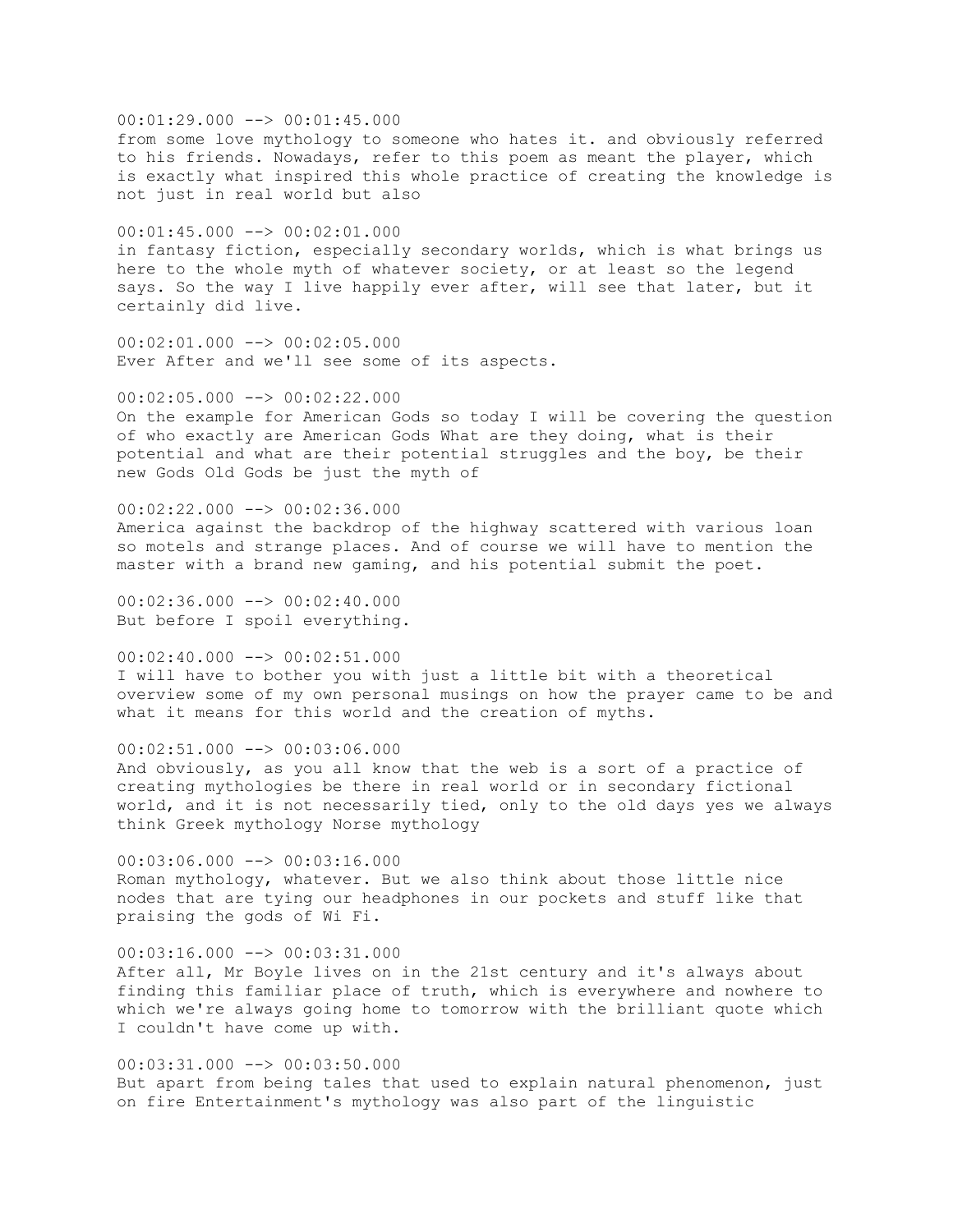construct. It is not necessarily just the story, it is a way of realizing abstractions from our of our own inner

 $00:03:50.000$   $\rightarrow$   $\rightarrow$  00:04:02.000 ideals hopes, dreams ambitions and personifying this inner world somehow. At first it started with again natural phenomena gods of thunder and so on drinking a lot fighting among among themselves.

 $00:04:02.000$  -->  $00:04:13.000$ But apart from that, these stories, always tell a told something about the about humanity about us about how we progressed and how we might progress in the future.

00:04:13.000 --> 00:04:31.000 And as such, it became a cultural product, I go to a product which is not necessarily free to roam around, it is manipulated by the storyteller because the storyteller whenever he tells a story has the liberty to somehow, add the details cut something

00:04:31.000 --> 00:04:35.000 else change the narrative manipulate what is told to the masses.

00:04:35.000 --> 00:04:55.000 But by doing this, they are also deepening and evolving each and every story so what's may have begun, as, as a deliberate falsehood turned into myth of grand scale myth, which was so pervasive everywhere that became so indispensable in society.

00:04:55.000 --> 00:05:03.000 As such, this myth tended to regenerate their own meaning through the regeneration of their own narratives.

 $00:05:03.000$  -->  $00:05:18.000$ 

Talking about society, a lot of events, not only are our myths just the tales there are basically social mores a social construct that is created through this kind of within this communicative consensus, and somehow sometimes it so happened that it was

 $00:05:18.000$  -->  $00:05:34.000$ also translated into the real world externalize, and usually given sort of an anthropomorphic shape. Most of them at least Greek and Roman mythology Norse mythology as well addictions might have a thing that you say, But how do we create minutes, actually

 $00:05:34.000$  -->  $00:05:50.000$ well again mythology is a social system. It was legitimized by the claim of supernatural authority, God sets up under and on the mountain when he's unhappy with humanity he throws a thunder do, and humanity learns their lesson, or at least the stories

 $00:05:50.000$  -->  $00:06:06.000$ tell us that so the supernatural authority is predicated on the share and collective belief and the acceptance of these stories and by saying so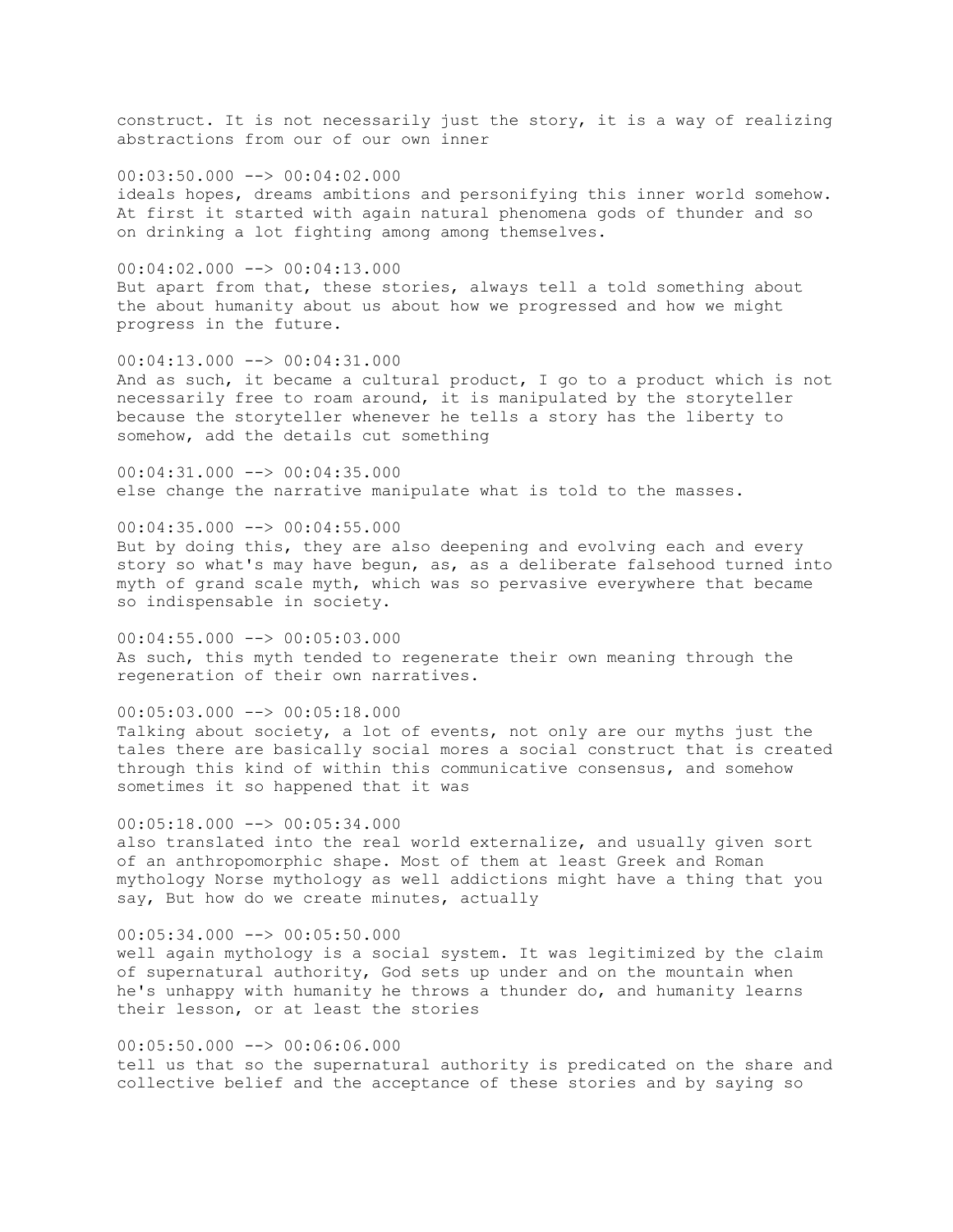these stories always have to appeal to the masses and this is crucial for one minute, in order for it to become  $00:06:06.000$  -->  $00:06:07.000$ reality.  $00:06:07.000$  -->  $00:06:20.000$ Why is there a nice Shinto temple here, mostly because Japanese mythology or other Hinduism, Buddhism, have moved on with the time So nowadays there are still quite devoted to various things that people just find appealing and you would not be surprised 00:06:20.000 --> 00:06:32.000 to find a lot of people going to temples, praying to various spirits to God's to any sort of a natural entity that they might think help that they think might help them in real life.  $00:06:32.000$  -->  $00:06:44.000$ As such, myths are inseparable from the society, both in terms of the Creator who is a member of that society right and the recipient, he or she is aiming the story at. 00:06:44.000 --> 00:07:00.000 Not only are those tales, those are the systems, teach us various cultural practices morals and some of them are internalized some of them externalize sometimes we say thank God for something, especially people, which are mostly in Christian religion 00:07:00.000 --> 00:07:01.000 right.  $00:07:01.000$  -->  $00:07:11.000$ Sometimes we just resort to various superstitions knocking on wood

turning around when we see a black adds some remnants of bigger religions, or so to speak. 00:07:11.000 --> 00:07:28.000 This is what keeps mythology going, this is what keeps its existence,

right. So, if it's our stories about ourselves, that tell about origins purpose and possible futures, as I said, not just in the old days, and they also give us a sense of part of being

 $00:07:28.000$  -->  $00:07:45.000$ the part of the story so nowadays yeah we don't necessarily believe that Zeus is going to hit us with under, but the consumption of media imagery streaming everything we do, gives us still the sense of being a part of the story for example vendor snatching

00:07:45.000 --> 00:07:57.000 Netflix is amazing because you get to choose how the story is going to end. And this epic of evolution covers various topics of moving from chaos to order moving from deployed to the world.

 $00:07:57.000$   $\rightarrow$   $\rightarrow$  00:08:13.000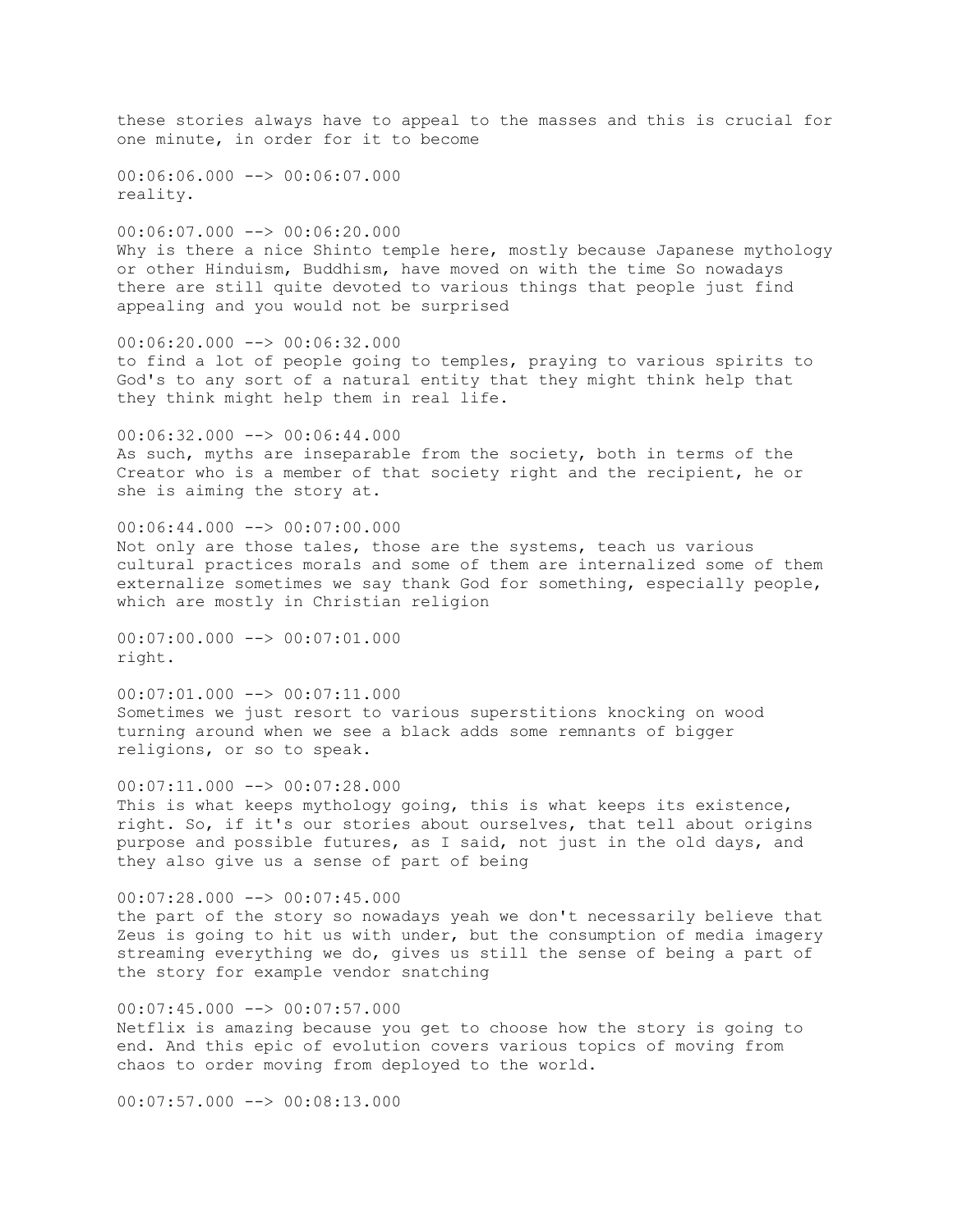Moving from some less developed states into the improved ones, and it's definitely not a fairy tale because it's it pertains to social structures, it is not an individualized instance it is something that is supposed to be applicable in grand scale.

00:08:13.000 --> 00:08:19.000 A lot of theory for me. But let's meet the cost of tonight's adventure, the American Gods.

 $00:08:19.000$  -->  $00:08:34.000$ Obviously, written by Neil Gaiman in the 90s and described this contemporary American fantasma Korea, which highlights the magnitude of cultural practices into something that only Neil Gaiman could have written with his love for his adopted country but

00:08:34.000 --> 00:08:37.000 the ability to see some of its dark sides.

00:08:37.000 --> 00:08:50.000 Our main character tonight is shadow moon, an ex convict who somehow managed to be wriggled out of jail Juju an unpleasant set of circumstances that is to say his wife dying.

00:08:50.000 --> 00:09:09.000 And as he tries to get home, he finds himself on a number of missed misaligned misdirected flights which all have one recurrent motive, Mr Wednesday, who is quite bent on recruiting shadow buenas his bodyguards is a bit of a helper and co traveler so

00:09:09.000 --> 00:09:12.000 just pick a companion and his adventure.

00:09:12.000 --> 00:09:30.000 Mr Wednesday reveals to be the remnant of something that used to be a Norse god Odin, who is decided to rally the old gods in war against the new ones his claim is that the new gods have managed to drain all the belief and put this sort of a hedge ammonia

 $00:09:30.000$  -->  $00:09:59.000$ the unbelief in America, killing the old gods one by one, which obviously necessities for I mean we are talking about Jakarta for in a way so might as well go for us, and asking us so he travels around the country he gathered his old friends and moves

 $00:09:59.000$   $\longrightarrow$  00:10:05.000 and so on and at the end he is actually sacrificed them the World Tree.

 $00:10:05.000$  -->  $00:10:23.000$ In, in something that is an invocation of an old cultural tradition pertaining to Odin as audience real identities reveal. So is the main thesis of the novel gods may be reproduced in various countries and various grounds, but their existence, it's not

 $00:10:23.000$  -->  $00:10:40.000$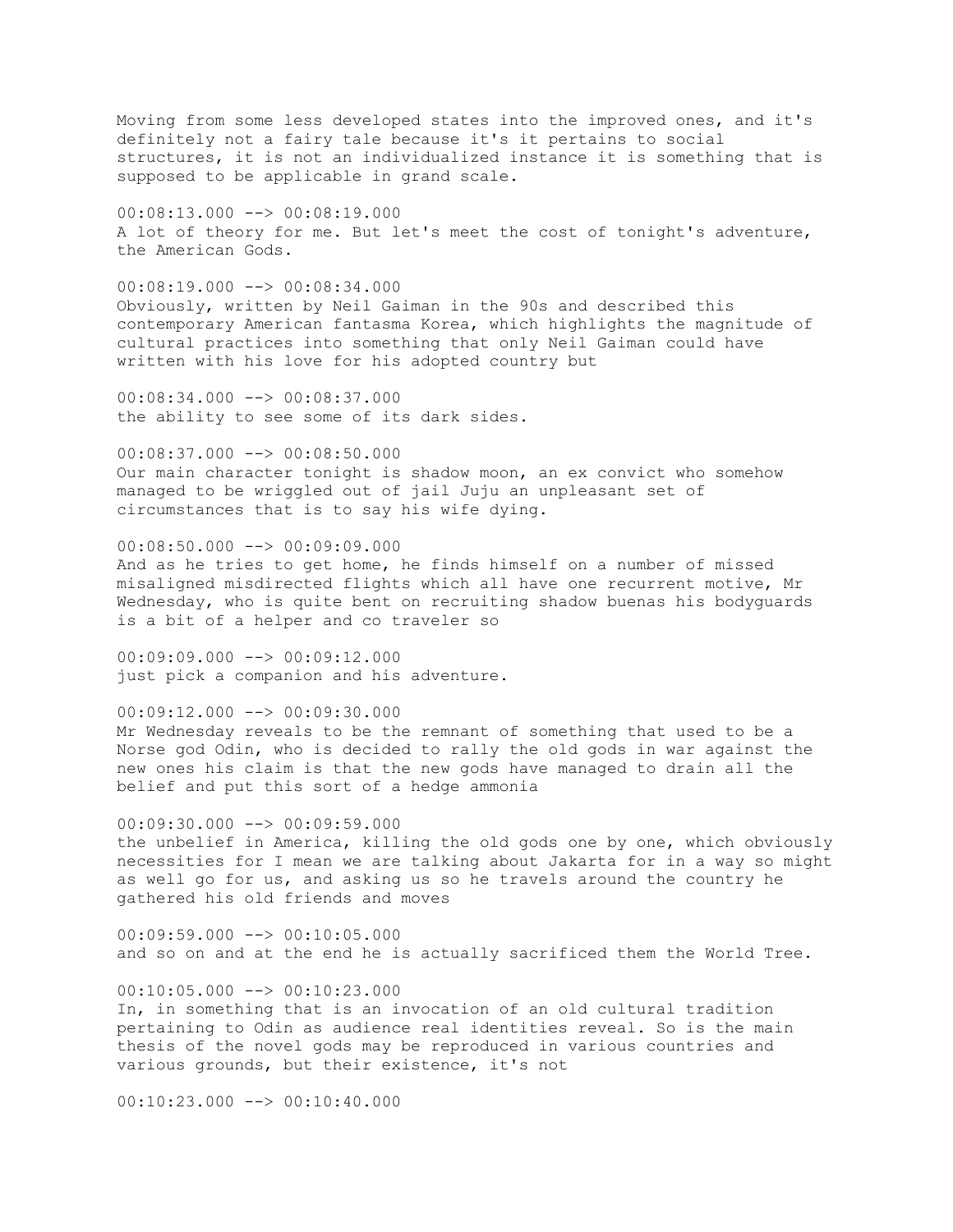it's not just a product of imagination gods are effectively a motley crew of individuals who are defendant of belief, and those this belief and the cultural practices that are devoted to them actually dictate how the gods will manifest.

 $00:10:40.000$   $\longrightarrow$  00:10:46.000 So for example, let's take this the Wednesday because he's just so spectacular for his speech tonight.

 $00:10:46.000$  -->  $00:11:00.000$ In Norse mythology Mr Wednesday is obviously the leader for God's, the warrior, the trickster he likes to spend time in Oscar, he also likes to speak to walk around the mortals.

00:11:00.000 --> 00:11:17.000 He has brought both Warren poetry to the world and you see there is a bit of contradiction going on here but somewhere along those lines there is an excess of interspersed narratives, and these narratives are creating know when epic, epic for the community,

00:11:17.000 --> 00:11:34.000 which manifests itself as Wednesday as received Him and American Gods. After all, and before and after all. In fact, he is still the old father of Norse mythology, who rules from Alaska there from America, and manages to convince people to believe in

00:11:34.000 --> 00:11:36.000 him.

 $00:11:36.000$  -->  $00:11:49.000$ Order or I have to America in 813 Allah Domini with one of the hopeful expeditions of the Northerners and as they finally found the main lessons.

00:11:49.000 --> 00:11:58.000 They decided to sacrifice the first person they run into that was a member of the native tribe and devoted the sacrifice to the gallows Lord by hanging the men.

 $00:11:58.000$   $\rightarrow$   $00:12:19.000$ The problem is that did not really go and punished for this Odin may have less than one several weeks apiece, but the native tribes, got the revenge. Eventually, and it wasn't until the explanation of life the fortunate that the Lord was discovered the

 $00:12:19.000$   $\longrightarrow$   $00:12:32.000$ This, this sort of points out to this epic of evolution, the Northerners arrived, they thought they were about to face great misfortune, the native person arrives they kill him and suddenly they're peaceful for several weeks.

00:12:32.000 --> 00:12:41.000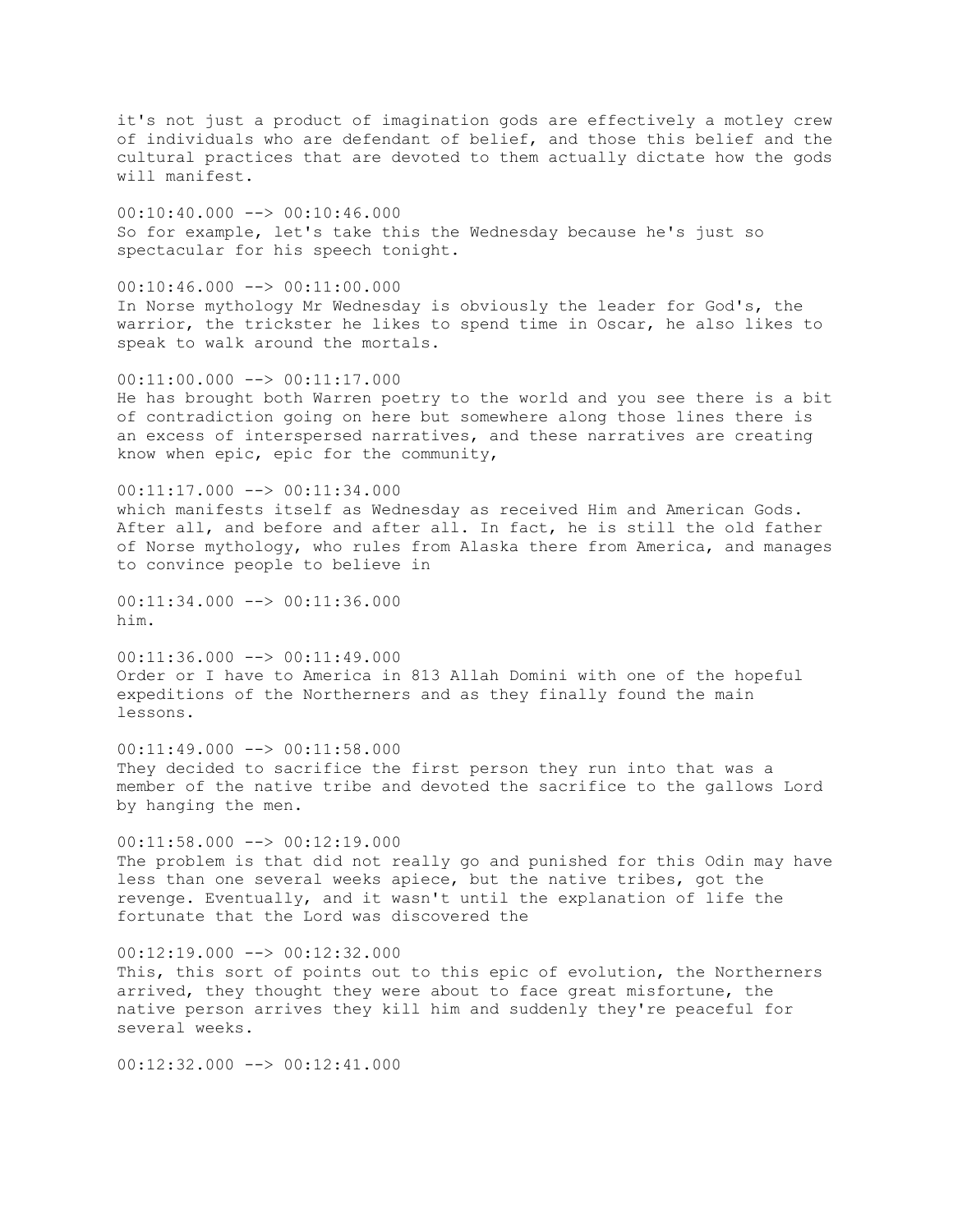This is the epic of evolution they have progressed they have insurance. They're maintained and prolonged existence and this evolution emboldens the belief in God.

00:12:41.000 --> 00:12:49.000 So, even if they were not exactly a live before the second expedition.

 $00:12:49.000$  -->  $00:12:52.000$ Mr runs their order Odin at least survive.

 $00:12:52.000$  -->  $00:13:04.000$ For more information and immigrants coming on their boats in their plans send them, bringing their gods, please contact Mr EBS who is the Egyptians cried God, who kind of keeps track of various gods in America.

 $00:13:04.000$  -->  $00:13:18.000$ And he also highlights that power of God's comes from rituals, not gods themselves. So cultural practices such as hanging the native person pertain to Odin and this is what gave him life for long enough.

00:13:18.000 --> 00:13:34.000 However, this society moved on, didn't it, and people slowly moved from belief to disbelief when it came to mythology, obviously science progressed we no longer needed immediate to explain all natural phenomena, with science, which awesome and that all

 $00:13:34.000$  -->  $00:13:50.000$ 

Gods started to dwindle in numbers their powers diminished and they were forced to engage in certain method mythological practices. Let's take China book for example he is this Lamb of God, who was at some point employed in a slaughterhouse.

 $00:13:50.000$  -->  $00:14:06.000$ And before killing an animal, he would just take a hammer and always say I devote the sacrifice to Kindle book, which is basically him, sacrificing and then will or anything in his own name, establishing himself as a God who thrives on this, like his

 $00:14:06.000$  -->  $00:14:24.000$ brother who disappeared simply just surviving, and we see him in American Gods as he comes back so.

00:14:24.000 --> 00:14:41.000 Now as I said, there are certain cultural schema that God survive on those little superstitions that we have or just some sayings, but they also managed to develop their own appropriation of these cultural sin symptoms practice practices and for example

 $00:14:41.000$  -->  $00:14:57.000$ 

we see Wednesday as a trickster rather than rather than the old father and American Gods, why do we see that, because the second expedition tried to trick over them they tried to pretend they were sacrificing someone, but Odin was enraged killed their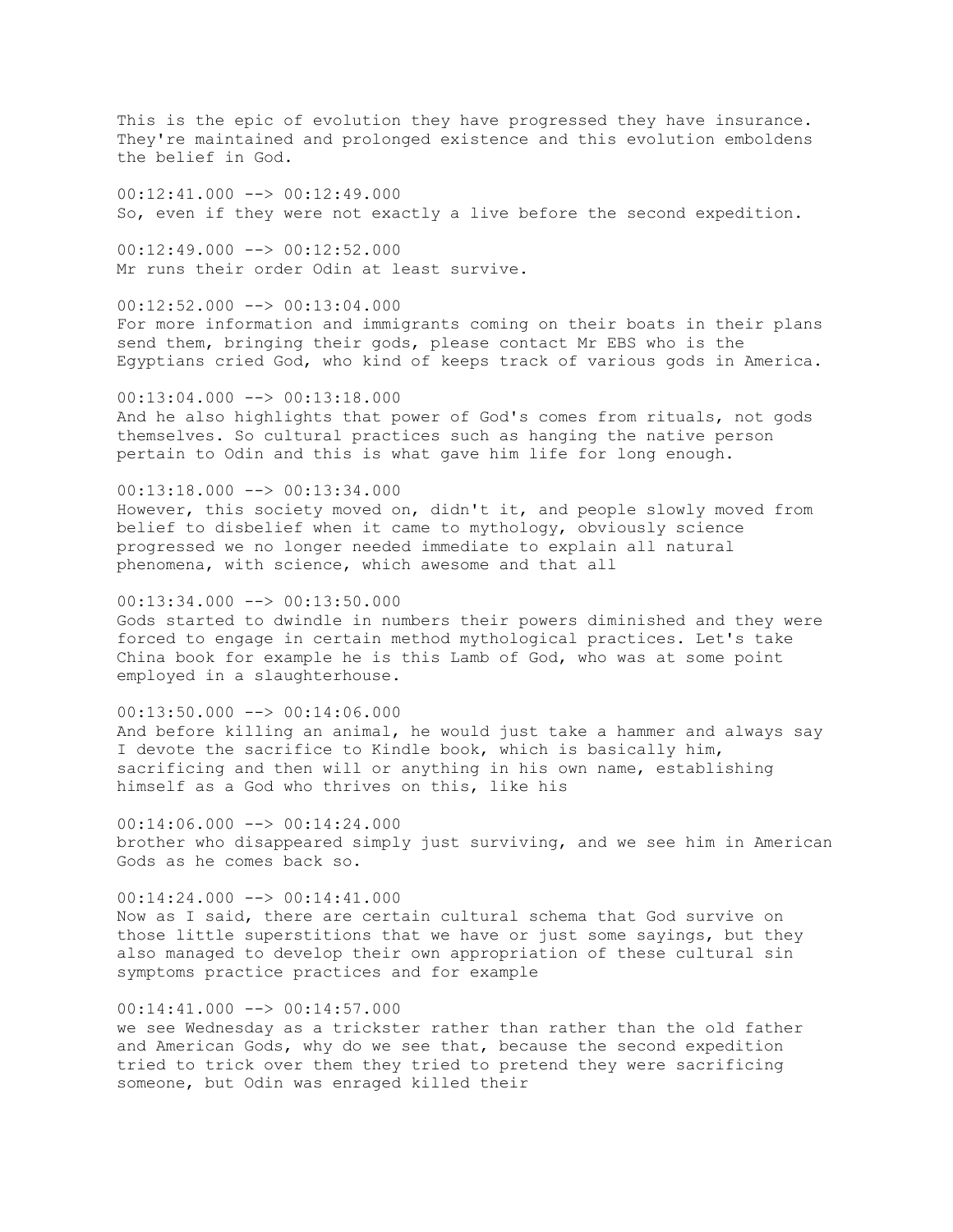$00:14:57.000$  -->  $00:15:16.000$ sacrifice anyway but the idea of trickery the attempt of cheating the system and gods, is what propelled Wednesday as something more of a trickster God along his doctors and Loki then actually the old father who brings the old justice as well so God's

 $00:15:16.000$  -->  $00:15:27.000$ here are free to advertise themselves into interpret their own mythology, depending on certain cultural practices and personal agency they can change.

 $00:15:27.000$  -->  $00:15:43.000$ The problem arises when something new comes into the mythology and since I am as I mentioned Slavic Welcome to the Slavic seminar I just have to give a quick overview of what's going on here, Gemma Hawk is one of the characters who am I already mentioned

 $00:15:43.000$  -->  $00:15:58.000$ pertaining to slavery believe and heal the unbelief and he leaves with three Zarya sisters, except that there are only two in mythology. There is no such thing as a reference book on Slavic mythology that will ever mention the third sister so there is

 $00:15:58.000$  -->  $00:16:01.000$ the morning star sister sorted.

 $00:16:01.000$  -->  $00:16:18.000$ There is the evening star sister veteran and bonacina the midnight star who just does not exist in original Slavic mythology and here Neil Gaiman both the middle poetic and met them with a poetic aspect of his novel, because he used the already existing

 $00:16:18.000$  -->  $00:16:31.000$ elements of Slavic pathology, like the existence sisters one of them brings to light the other one turns the lights out to the days over channel bug is kind of grumpy and mostly old and tends to be violent at times still like to drink vodka.

 $00:16:31.000$  -->  $00:16:47.000$ Let's face it, it's a big name, it's saying it's rolled cabbage leaves the tentacle farmer the borscht piano again so on and so forth. And as we are already familiarized with the memes, Neil Gaiman introduces the third sister.

 $00:16:47.000$   $\longrightarrow$   $00:17:01.000$ Believe it or not, there are so many there are many many Wikipedia pages are absolutely convinced that this person exists. Although I must admit that there is no such a page in any of the Slavic languages, and in this case Slavic languages being more

00:17:01.000 --> 00:17:05.000 culturally related to this.

 $00:17:05.000$   $\rightarrow$   $00:17:12.000$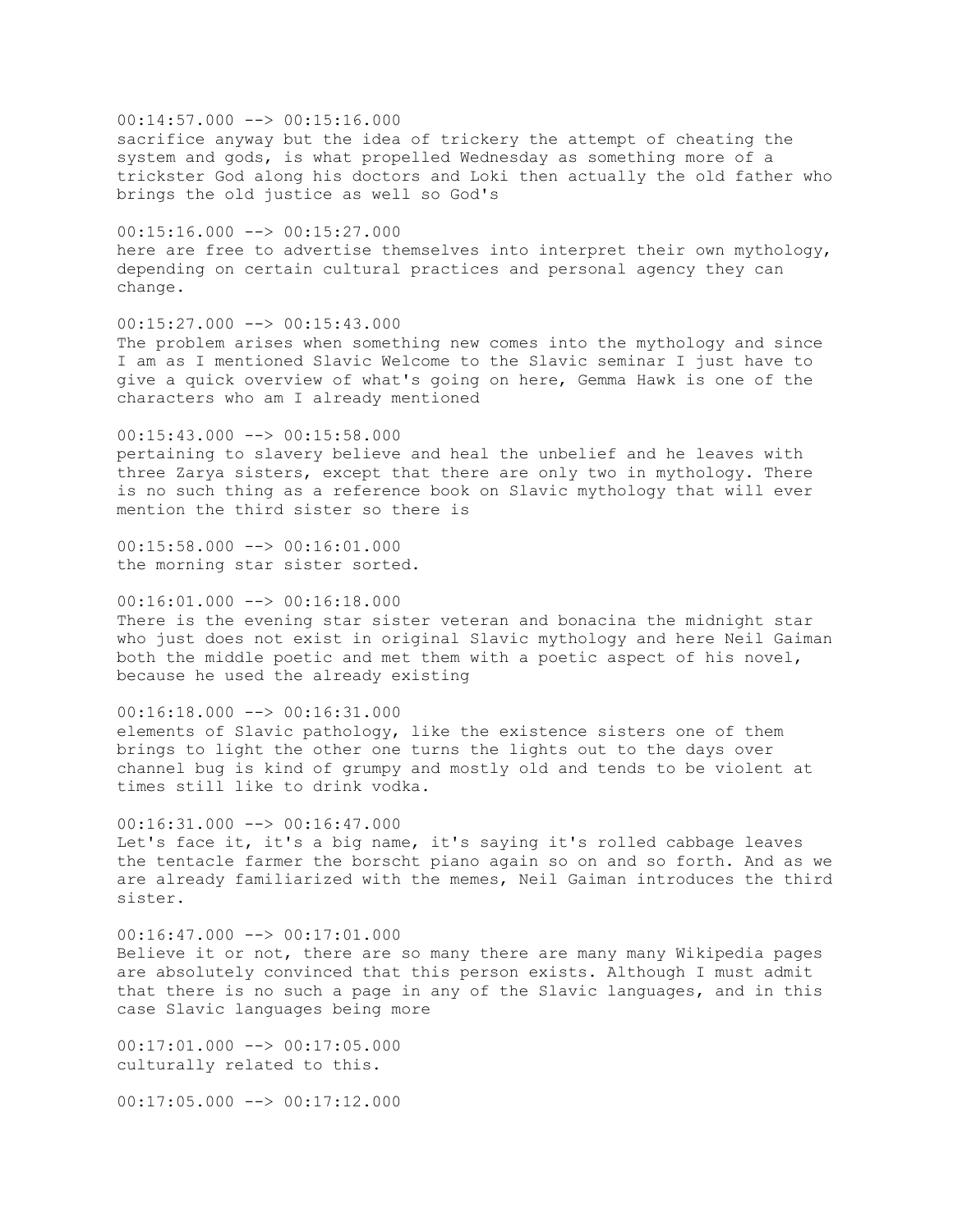I would take them as more reliable in that sense, again, from my personal experience and knowledge, there is no such thing.

 $00:17:12.000$   $\longrightarrow$   $00:17:22.000$ Now, there are obviously new gods that we have to mention or so, so to speak, one of these. The most infuriating of them being technical boy in the media.

00:17:22.000 --> 00:17:33.000 The tech boy is described as a plump up lucky, and pimply boy who doesn't seem to have left his house much.

 $00:17:33.000$  -->  $00:17:40.000$ Here we have a depiction of him from the, from the series, showing the gods do change with the times this guy's obsessed with social media.

00:17:40.000 --> 00:17:51.000 And obviously there is the media who speaks to her subordinates to various television sets radios telephone and so on and so forth.

 $00:17:51.000$  -->  $00:18:05.000$ But what's interesting about them and that these guys don't need any sacrifice, why don't they need any sacrifice because we are already spending so much time on social media on our phones on Facebook, on everything we're devoting our time to them and

 $00:18:05.000$  -->  $00:18:18.000$ this is just as irredeemable and irretrievable as life would have been, they do not need blood sacrifice. When they have everything else from humans, the attention the time to anything they want.

 $00:18:18.000$  -->  $00:18:25.000$ Basically there are gods of credit cards, highways. This is where we spend our lives.

 $00:18:25.000$  -->  $00:18:40.000$ The problem with them is living on their superhighway of tomorrow and being so proud of being, and being old all powerful is God's do not really understand that they're not needed, either while they do not need sacrifice gods are not needed in the 21st

00:18:40.000 --> 00:18:51.000 century because whatever scientific advancement we have, it will all be pulled down to human knowledge to the advancement of science of technology and whatnot, certainly not modern mythology.

 $00:18:51.000$  -->  $00:18:58.000$ And there's one character says they used to worship gods of railroads here and now they're all dead and buried.

00:18:58.000 --> 00:19:11.000 Just like railroads. The new gods or gods of convenience they're stuck in the present in the country that is constantly looking into the future.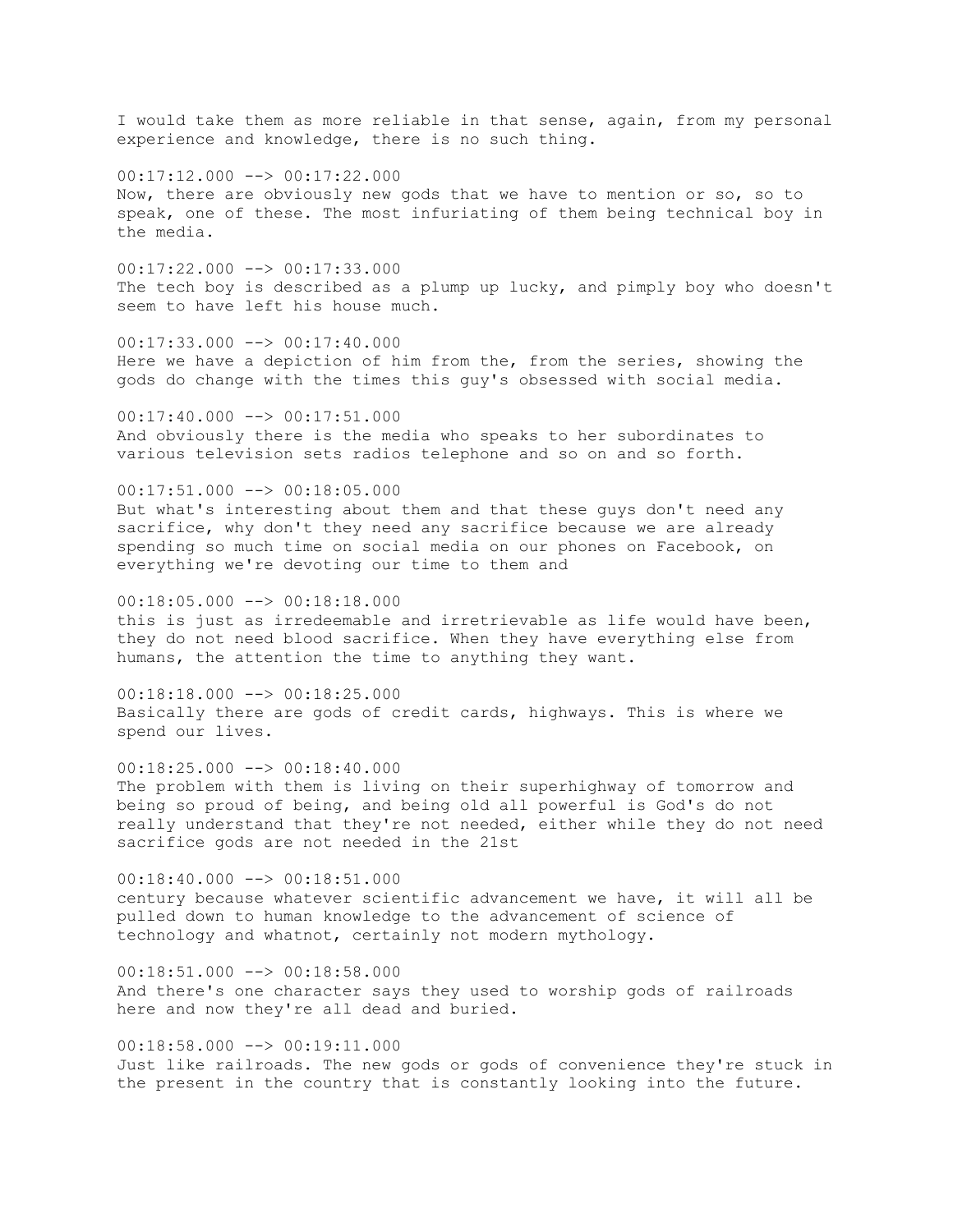There are uninitiated, they do not have their own actual faces they're just either an overblown stereotype,

 $00:19:11.000$   $\longrightarrow$   $00:19:27.000$ or character borrowed from a TV series or a movie or anything of the sort. And with that, just as vulnerable. As the old ones are the problem with cultural practices in the 21st century is that they have existed for a very short time and they're changing

 $00:19:27.000$  -->  $00:19:42.000$ 

so fast I mean we have seen the advent of technology and social media in the last 10 years and it's insane so cultural practices going around New gods are bound to change quickly making them disappear.

00:19:42.000 --> 00:19:53.000 While talking about American Gods one has to wonder why Neil Gaiman is not being more specific in his titling so this is not about Norse mythology, this is not about greed sentence.

00:19:53.000 --> 00:20:02.000 This is not about Slavic myths there, it's a great venture for exploration, you can learn a lot about them from it, Neil Gaiman this focuses on American Gods.

 $00:20:02.000$   $\rightarrow$   $\rightarrow$   $00:20:18.000$ And while he's talking about the old and the new ones he's writing a very pathetic novel, which celebrates the road trip narrative the famous jack Kerouac narrative, which is interspersed with promises but dreams with personnel mythologies.

00:20:18.000 --> 00:20:32.000 Anything that the person might encounter on a highway of discovering oneself discovering the world. And this is the myth of America, while shadow and Wednesday are gallivanting around the country there are visiting stuff like the world's largest carousel,

00:20:32.000 --> 00:20:46.000 the greatest tea pot and the official center of the world. Obviously we have to discuss when where the official center of the world is of course somewhere else but in any case for now it's officially located in America.

 $00:20:46.000$  -->  $00:21:07.000$ And this tells the story of a country which is enchanted by its own ordinariness, it kind of Rhys resonates with the, with the art of technological era for disability or rather enlarge ability by Walter Benjamin, who says that well people just crowded

00:21:07.000 --> 00:21:22.000

certain place, take as many pictures as they can. They're kind of feeding the aura of this place, adding to its fame and the all the gods can sense this they visit these places, because the old gods can feed off that aura, ensuring that they survived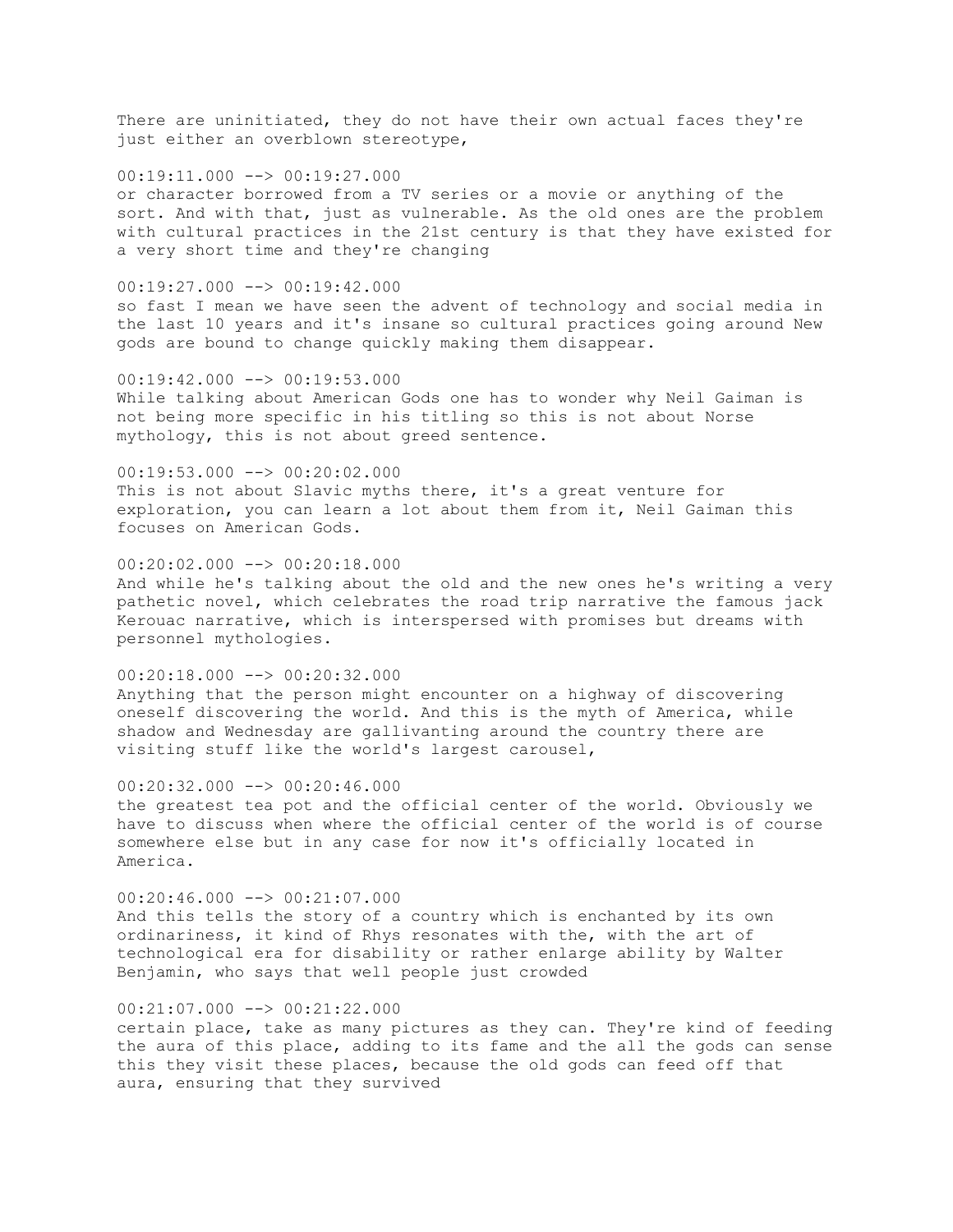00:21:22.000 --> 00:21:26.000 the battle if they come live much longer.

 $00:21:26.000$  -->  $00:21:38.000$ But in any case, they're also partaking the myth of America so this is something that tends to glorify the mundane, giving people the profound satisfaction of having visited those places.

00:21:38.000 --> 00:21:46.000 I must say no this Dylan just involved here on the show the Wednesday does mention that there are some twists the magic of work there.

 $00:21:46.000$  -->  $00:21:51.000$ I think we would have to confirm with Mr Bell Taco Bell Jr.

 $00:21:51.000$  -->  $00:22:03.000$ When it comes to Disneyland and his theory of simulation and simulacra. But on this note America is writing its own fictional history so.

00:22:03.000 --> 00:22:17.000 As you are aware there are certain times where certain euphemisms are used rather than actual ways of talking about American history, and they're this gifts of an elusive appeal or elusive quality which is appealing to the masses.

00:22:17.000 --> 00:22:35.000 So, which, which as I said is crucial for the middle for the myth right so which has to appeal to the masses, it has to be met with little critical faculty, the med, the UFO Zd any modern urban mythology, right nowadays the Florida man is, is what creates

 $00:22:35.000$  -->  $00:22:37.000$ the myth of America.

00:22:37.000 --> 00:22:48.000 And it tends to do with spectacle grantor and constant rush starting from the gold rush and moving on and extreme, extreme speed.

 $00:22:48.000$  -->  $00:23:04.000$ And, well, one might sarcastically add it has to do with coins as well shadow is saved from certain death on several occasions, by the use of coins, the coins he has received from Ed Sweeney the leprechaun, the coin from his wife the coin from the midnight

 $00:23:04.000$  -->  $00:23:21.000$ star sister, which might be pointing out to the country's obsession with capital, and the need to constantly make money while writing the list of America, visit America produced its own mythology and so on, personifications such as Johnny Appleseed who

00:23:21.000 --> 00:23:35.000 presents new social ideas so obviously Old Gods are not we're not meant to come to a new country so that's why the new ones are created, but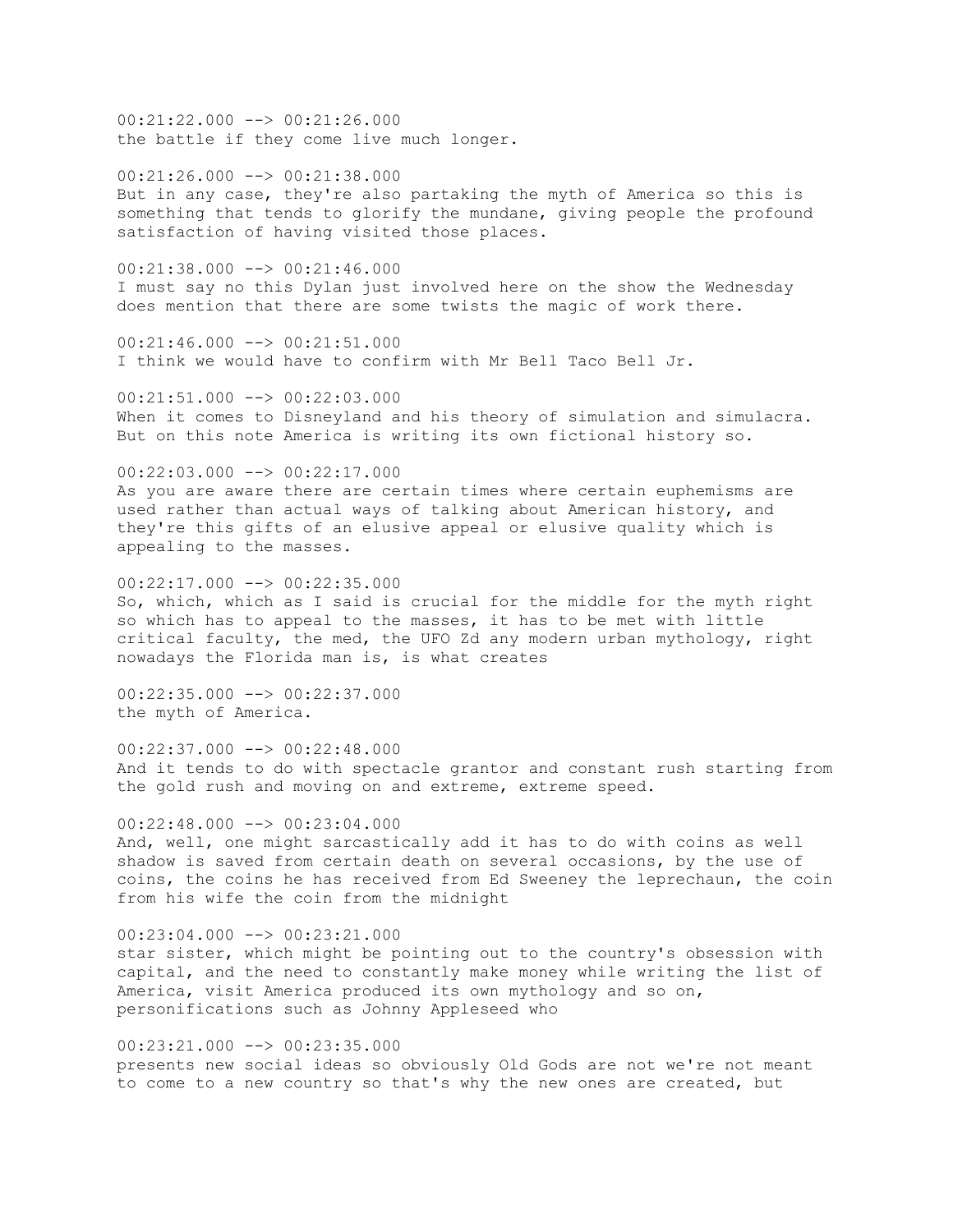these guys are more, more of national heroes and actually guards there are more realistic and relatable.  $00:23:35.000$  -->  $00:23:39.000$ Johnny Appleseed for example, he's a hard working man he has.  $00:23:39.000$  -->  $00:23:51.000$ He has his own farm he has made a name for himself he's very friendly to everyone always a sunny disposition, which are some of the ideals that the society wanted promote to promote from the beginning. 00:23:51.000 --> 00:24:01.000 So, it speaks of a country that moved from a self made man narrative yourself made country and writes a mythical ordinary to the myth of America. 00:24:01.000 --> 00:24:08.000 Now, when it comes to modern myth a player, and I believe I do have just been drift I left.  $00:24:08.000$  -->  $00:24:20.000$ As I said, Gaiman's novel, kind of promotes the idea of becoming with a poetic and meta with aquatic itself because it sits at the point of humanity between the old idea, and the new world. 00:24:20.000 --> 00:24:31.000 It is both mimetic and didactic because it imitates what we already know it capitalizes on the old myths such as for example the Slavic mythology and suddenly the midnight sister. 00:24:31.000 --> 00:24:35.000 It does teach certain morals.  $00:24:35.000$  -->  $00:24:38.000$ Careful for your hangouts with at least for shadow.  $00:24:38.000$  -->  $00:24:53.000$ And it explores the modern world. This novel stays relevant, even more than 20 years after its publication maybe the type boy is not exactly only tied to his computer but father has a number of other gadgets available.  $00:24:53.000$  -->  $00:25:11.000$ But the story is still relevant it's still tells us about ourselves about our dependence on the media about our dependence of gadget. And let's face it, it's a novel it's so easily disseminated to the masses to various publishing emphasis to bookstores, 00:25:11.000 --> 00:25:27.000 obviously amazon prime as the series and wide audiences are coming together and appreciating this new mythology and I do believe that some of its excess.

 $00:25:27.000$  -->  $00:25:45.000$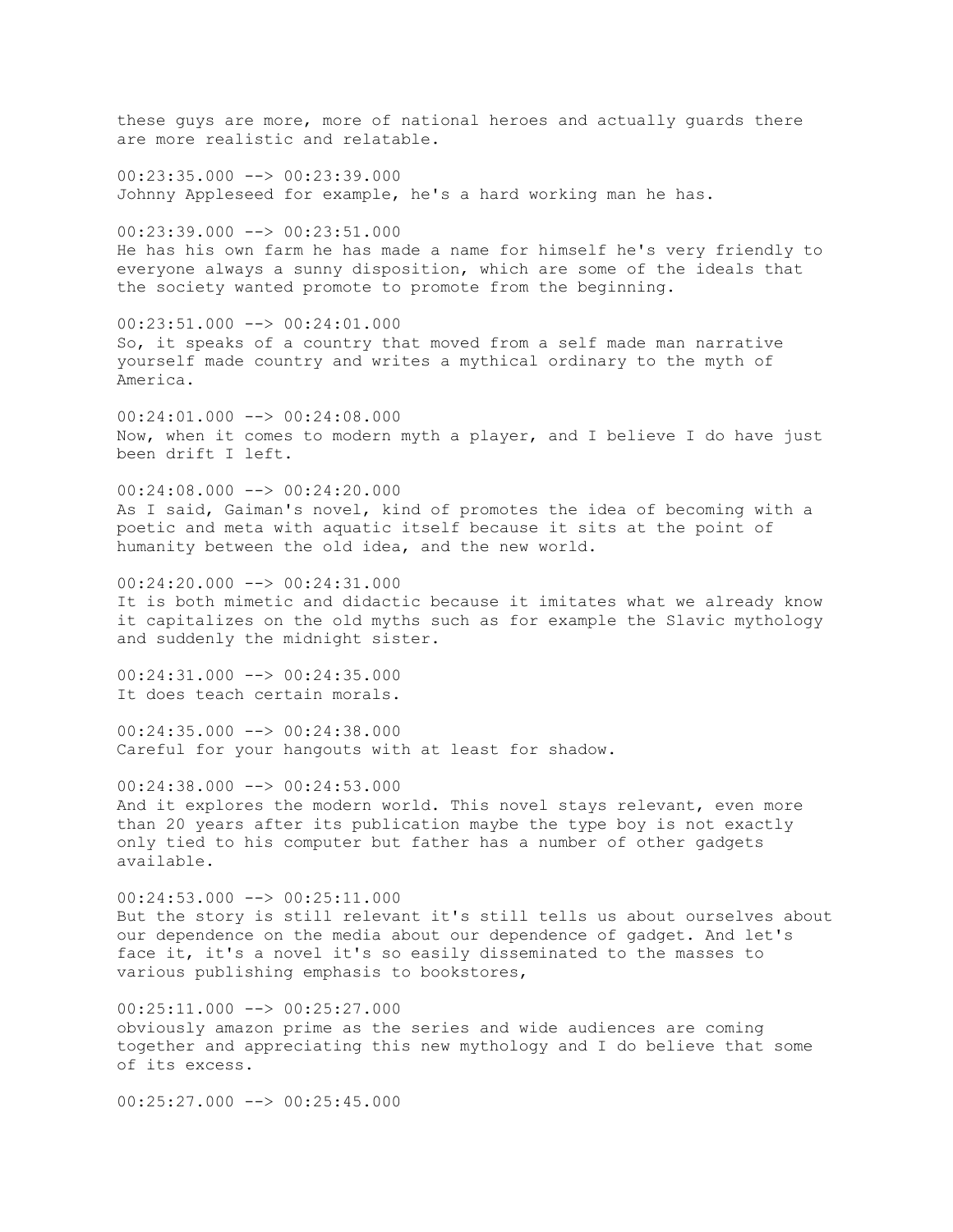all gone online with our cell phone looking for Wi Fi signal everywhere. So I think there is something to the fact that we can relate to this stories even nowadays semi proves the potential of the novel as such, which finally brings me to my circular 00:25:45.000 --> 00:25:51.000 final question that guys that did get or do Gods live happily ever after.  $00:25:51.000$  -->  $00:26:02.000$ It depends on how how powerful they are in promoting cultural practices going about them, but the boys certainly does live on in fiction. 00:26:02.000 --> 00:26:20.000 Be it's stuff like American Gods so secondary worlds Tolkien's call legendary Miss simply magnificent American Gods nonetheless, both high with the poetic potential both in explaining the old concepts, or the very concept of me to quit and becoming it  $00:26:20.000$  -->  $00:26:35.000$ oneself. And after all as the master of craft would say humans need fantasy to be human and mythology in a way that relate to fantasy, which finally brings us to the last. 00:26:35.000 --> 00:26:47.000 Whether we think myths are necessary in the 21st century it's not important. We believe in reflections they show us when they are told, and if we forget it or ignore doubt at our own peril. 00:26:47.000 --> 00:26:52.000 One remains true, these stories, always have our.  $00:26:52.000$  -->  $00:26:55.000$ Thank you.  $00:26:55.000$  -->  $00:26:57.000$ Thank you so much.  $00:26:57.000$  -->  $00:27:17.000$ Now, we have about 13 minutes. Now, we have more than that. I've got about 18 minutes for questions so if folks can use the raise hand button on on zoom than that we can start laying up all the questions.  $00:27:17.000$  -->  $00:27:23.000$ Do you want to call them folks would you like me to do that for you. If you don't mind. Sure, I'm happy to.  $00:27:23.000$  -->  $00:27:26.000$ Alright are done, Europe, I enjoyed your paper. 00:27:26.000 --> 00:27:38.000 I enjoyed your paper. I don't have a question so much as a footnote really one time when I went to see Neil Gaiman speak.  $00:27:38.000$   $\rightarrow$   $\rightarrow$   $00:27:51.000$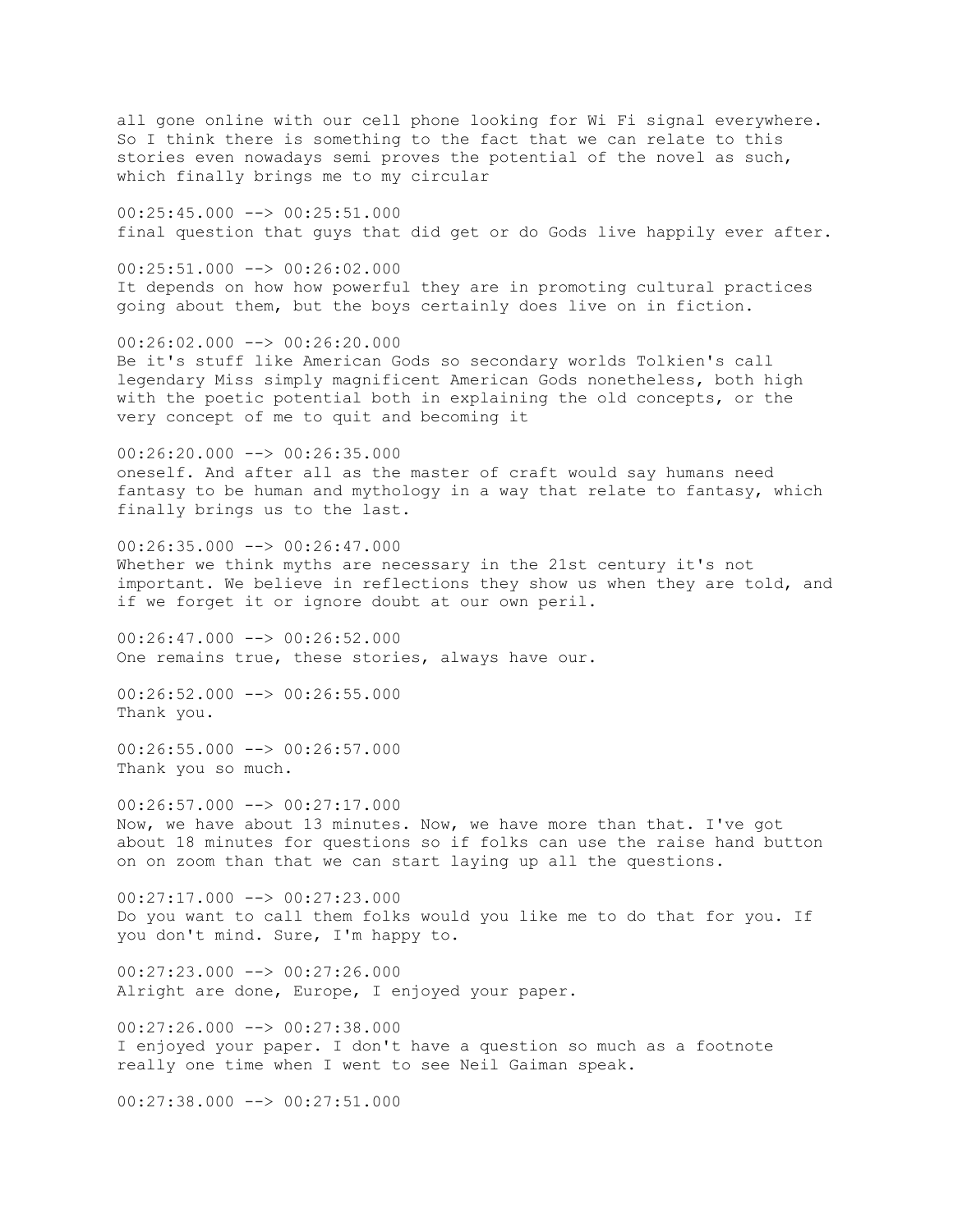He actually talked about the the matter of the three areas, and his talk, he and specifically said that you know when he was doing his research. He only found thing.

00:27:51.000 --> 00:28:05.000 He only found sources that mentioned, the two sisters, but you know, of course he wanted to make it more mythical with three, you know like the norms are the fates and.

 $00:28:05.000$  -->  $00:28:16.000$ Plus, he wanted to have a third sister that he could call sister midnight. After the Iggy Pop, David Bowie song.

00:28:16.000 --> 00:28:21.000 But Danny after after the publication of American Gods.

00:28:21.000 --> 00:28:34.000 He started seeing, you know, Wikipedia pages, etc. that mentioned this third sister, so he was convinced that he had actually created that myth.

 $00:28:34.000$  -->  $00:28:42.000$ Yes, I am aware of but unfortunately I was worried about the time limit so I didn't expand on it she did speak about it and he said so.

 $00:28:42.000$  -->  $00:28:57.000$ But the thing is that fandom is just not convinced because if you will, and forum, you will just find these questions because I, when I was doing the research I just googled it and took a look at what's going on and like people are still absolutely convinced

00:28:57.000 --> 00:29:12.000 of chic system. So, one of the sources that I looked at there is a sort of a phenomenon of Midnight's mentioned, but she isn't it's not personified so I think this may have been a sort of an inspiration and definitely the Trinity Neil Gaiman does a lot

00:29:12.000 --> 00:29:15.000 for the Trinity in all his novels.

 $00:29:15.000$   $\rightarrow$   $00:29:31.000$ So, yeah, it kind of adds to this mythical aspect of it but it's still amazing how even though he said she doesn't really exist in the original methods just still there.

00:29:31.000 --> 00:29:39.000 All right, next question.

 $00:29:39.000$   $\longrightarrow 00:29:49.000$ Let's see, I see. Brenton hand is up Argentinian help putting your hand down or do you have a second question. No, I don't. Oh, There you go. Thank you.

 $00:29:49.000$  -->  $00:29:56.000$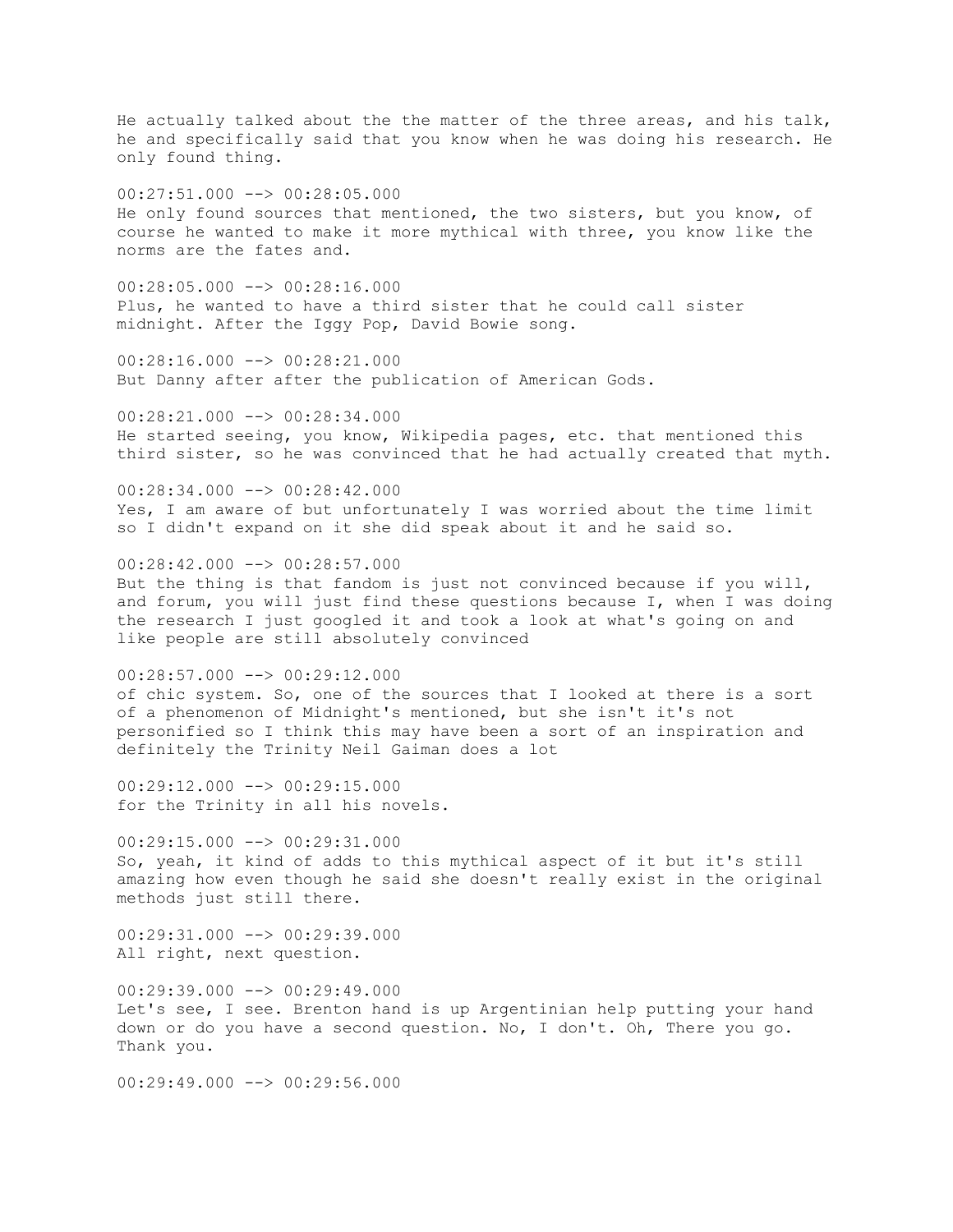It happened automatically last time I did it, or someone might have been me.

 $00:29:56.000$   $\longrightarrow$   $00:30:12.000$ All right, Britain Europe. Yeah, Donna thanks that was brilliant. It was like a keynote lecture not a paper presentation, and I'm a little over fooled by what you've said, within incredible diction and ability to put a lot of really interesting words

00:30:12.000 --> 00:30:28.000

in every sentence that makes me want to go back a couple sentences. And so I may have missed some part of this To what degree ism is just a love the book but I don't know what as well as you To what degree is American Gods that actual structure of the

 $00:30:28.000$  -->  $00:30:42.000$ book, like the way that everything works to what degree is it that framework of because people believe the gods exist and grow with belief and then shrink and disappear with disbelief.

00:30:42.000 --> 00:30:56.000 So, which I think is like a, I think the Discworld logic for how God's exist from Terry Pratchett and so is that actually just that one character's perspective of how it works or is that actually what's happening in the Novel World.

 $00:30:56.000$  -->  $00:31:05.000$ Well this is the main issue that these old, old gods are facing the problem is that, you know, people are generally not aware of the existence of all God's at all.

 $00:31:05.000$  -->  $00:31:20.000$ It's more about these internalized cultural commodity that they do things, at times, that would actually promote the, the prolonged existence of of Old Gods but it is the old gods for suffering evidence of their powers are dwindling.

00:31:20.000 --> 00:31:27.000 They can no longer do magic they die, which is something God's are not supposed to do as far as we know.

00:31:27.000 --> 00:31:45.000 So yeah, this is, this is what drives the motivations of the old gods into the score, and Wednesday wants this big war because he expects that so much bloodshed can just be devoted to him, making sure that he and Loki survive practically indefinitely

 $00:31:45.000$   $\rightarrow$   $00:31:52.000$ because so much bloodshed and so much power in one spot would would definitely ensure this happens.

 $00:31:52.000$  -->  $00:32:00.000$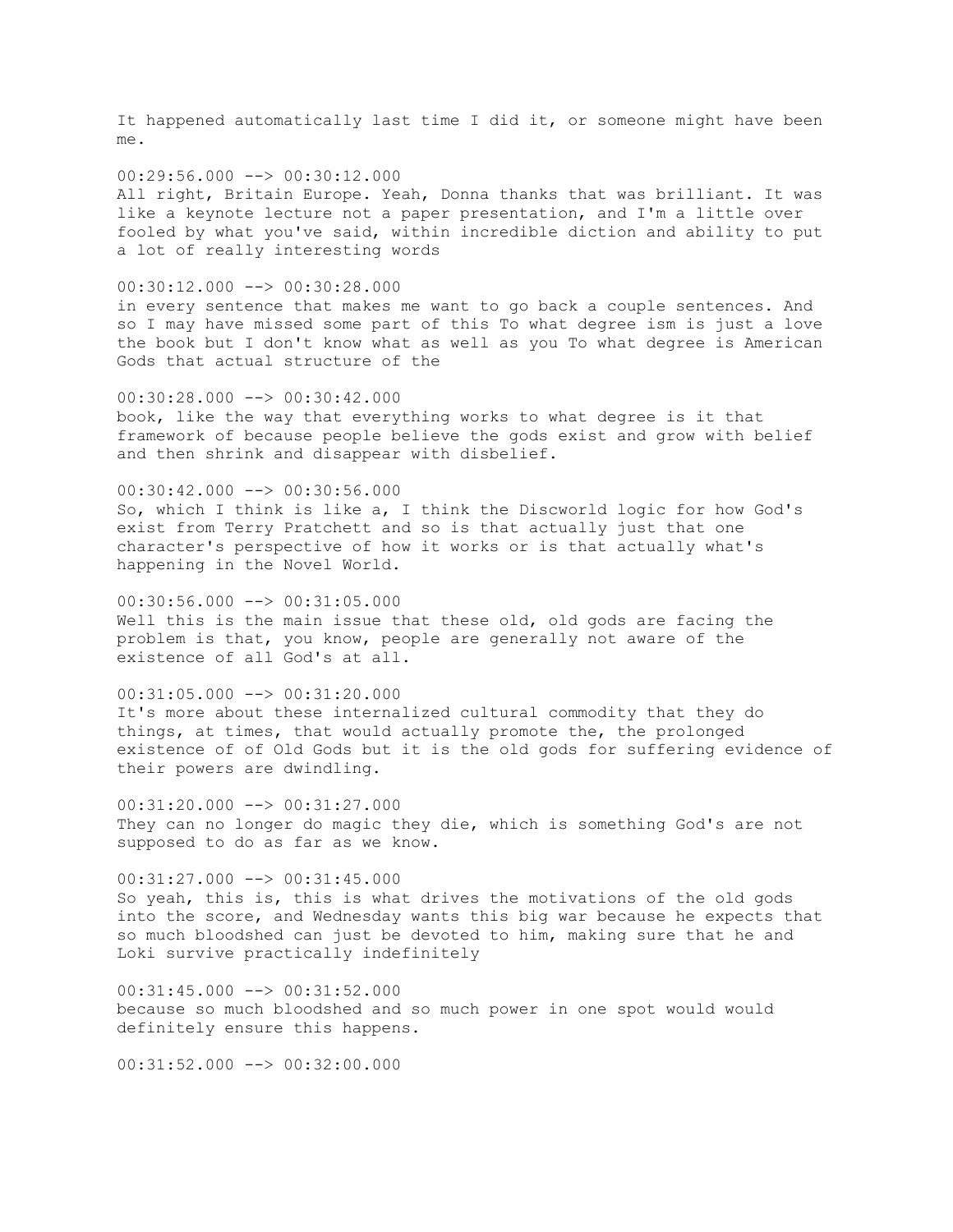So it's not strictly speaking beliefs or other mechanism, they can feed and other ways or live in other ways that Yes please. Okay. Yeah, ritual is one of them.

 $00:32:00.000$  -->  $00:32:04.000$ Yeah.

00:32:04.000 --> 00:32:07.000 side of finish question.

 $00:32:07.000$  -->  $00:32:16.000$ Are you are you in the like fan creation spaces around this if I ask a fan, a fan of question in that mode with that work or should I not yet but I would love to.

00:32:16.000 --> 00:32:31.000 Not yet, but I would love to. Okay, so it was a lot of times Neil Gaiman's works are eminently doable and that is something that shows up a lot in most of his other phantoms that he writes significantly for, but there's only 602 total works on a three

00:32:31.000 --> 00:32:47.000

for American Gods that I was able to find and none of them are slash pairings and so I was sort of curious if you were about what your thought about what inspired fans the most about American Gods visa V, Neil Gaiman's other works.

 $00:32:47.000$   $\longrightarrow$   $00:32:53.000$ Well, I would actually have to look at the arc I have to see what's going on there because I didn't really have.

 $00:32:53.000$   $\longrightarrow$   $00:33:00.000$ It's all, Laura moon Mad Sweeney which is not something I'd ever conceived of in my life been like, Okay.

00:33:00.000 --> 00:33:03.000 Yeah, I know.

 $00:33:03.000$  -->  $00:33:10.000$ Maybe it's just American Gods, because this is fanfiction function,

00:33:10.000 --> 00:33:18.000 filling in the blanks that are somehow hinted at, but this is something highly subjective only people who write this.

 $00:33:18.000$   $\rightarrow$   $\rightarrow$  00:33:25.000 Okay, so I think I would say one person may have spotted it written the first fanfiction piece, probably read that, or Oh I like this.

 $00:33:25.000$  -->  $00:33:34.000$ It's probably, but even there for the books itself still Laura moon and Mad Sweeney, I did not know that's not something I'd ever.

 $00:33:34.000$   $\rightarrow$   $\rightarrow$  00:33:45.000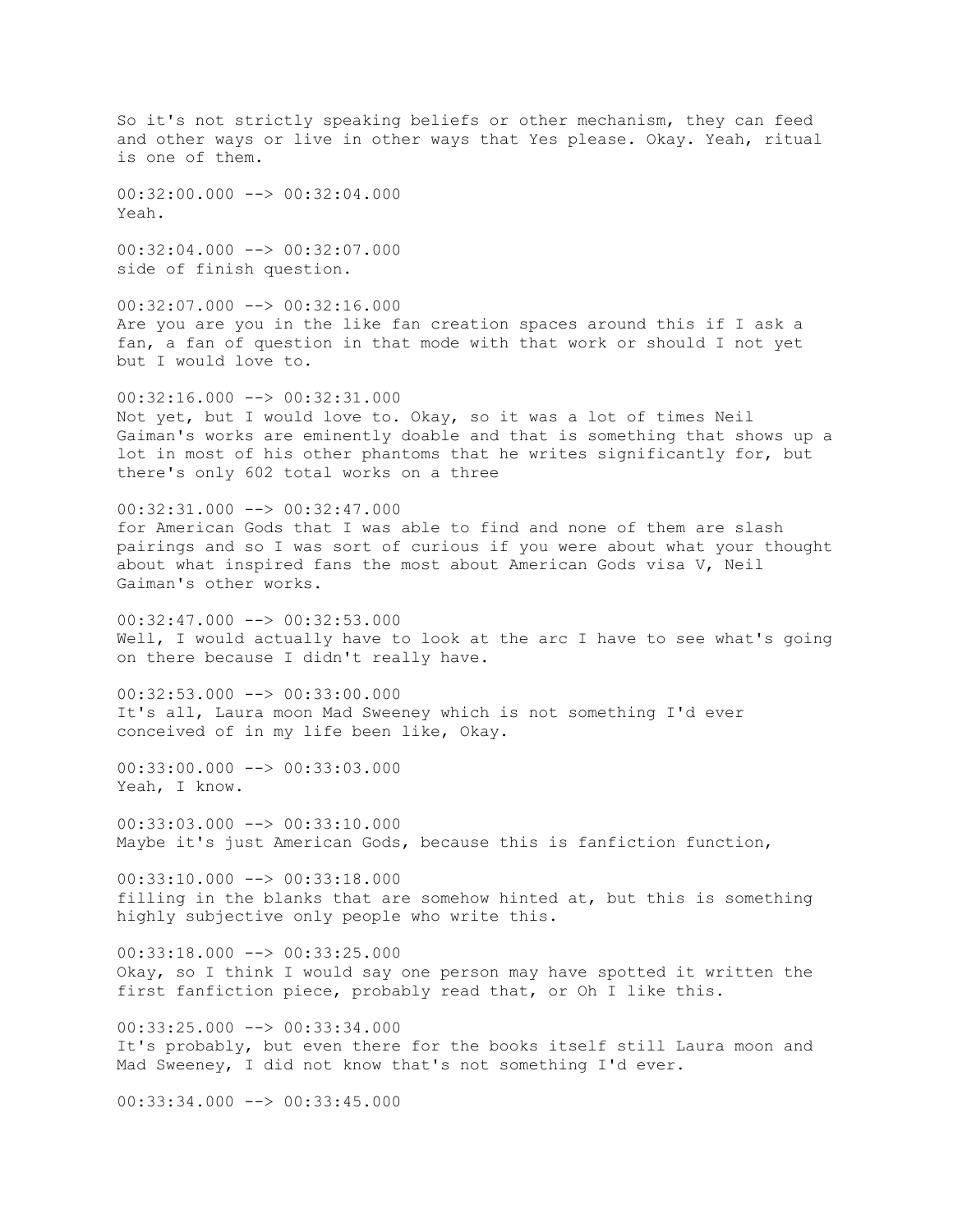Anyway, I didn't know finished production was part of your, your interest but I think your shadow does drop that coin over her grave and this is connecting back to that Sweeney.

00:33:45.000 --> 00:33:55.000 Now, that might be the sort of a blank space the fans are filling in. Yeah, well and also I didn't check how many, it's possible it's one person being the change they wish to see in the world.

00:33:55.000 --> 00:34:07.000 like, it's not that many other questions.

 $00:34:07.000$  -->  $00:34:15.000$ Who's your favorite character last good easy one.

 $00:34:15.000$  -->  $00:34:30.000$ I do like when they much as much as moral he is I do like him and honestly I'm, I'm definitely partial to Sonic mythology here because this is I think the first time that I encountered something like that the night with conviction when I read American

00:34:30.000 --> 00:34:36.000 Gods some years ago. Yeah, I thought, Wow.

 $00:34:36.000$  -->  $00:34:46.000$ And if there were aspects of Sonic mythology mythology that could show up, either on a sequel or on a future show or on an A, something in that kind of vein.

00:34:46.000 --> 00:34:49.000 What are some of those stories or characters you'd like to see.

 $00:34:49.000$  -->  $00:34:58.000$ Um, I would definitely like to see what the pattern has to say apparently the the funder gods and flowing and apology so

00:34:58.000 --> 00:35:00.000 Jupiter pendant I don't know.

 $00:35:00.000$  -->  $00:35:15.000$ I would like to see what he has to say since he is the old father of Slavic mythology and controls other gods whereas channel here is having fun with in the slaughterhouse and three sisters lot of them sleeping all day stargazing ignites dispensing coins

 $00:35:15.000$   $\rightarrow$   $\rightarrow$  00:35:33.000 coins to strangers and so on I think it up exactly a part of our ecology. But on the other hand, I think I absolutely down for any meaning out of it so people, As soon as Wednesday and shadow of the story is it says yeah okay come to eat, because this

 $00:35:33.000$  -->  $00:35:41.000$ this is what we do when someone comes for visit the first step to eat that there is obviously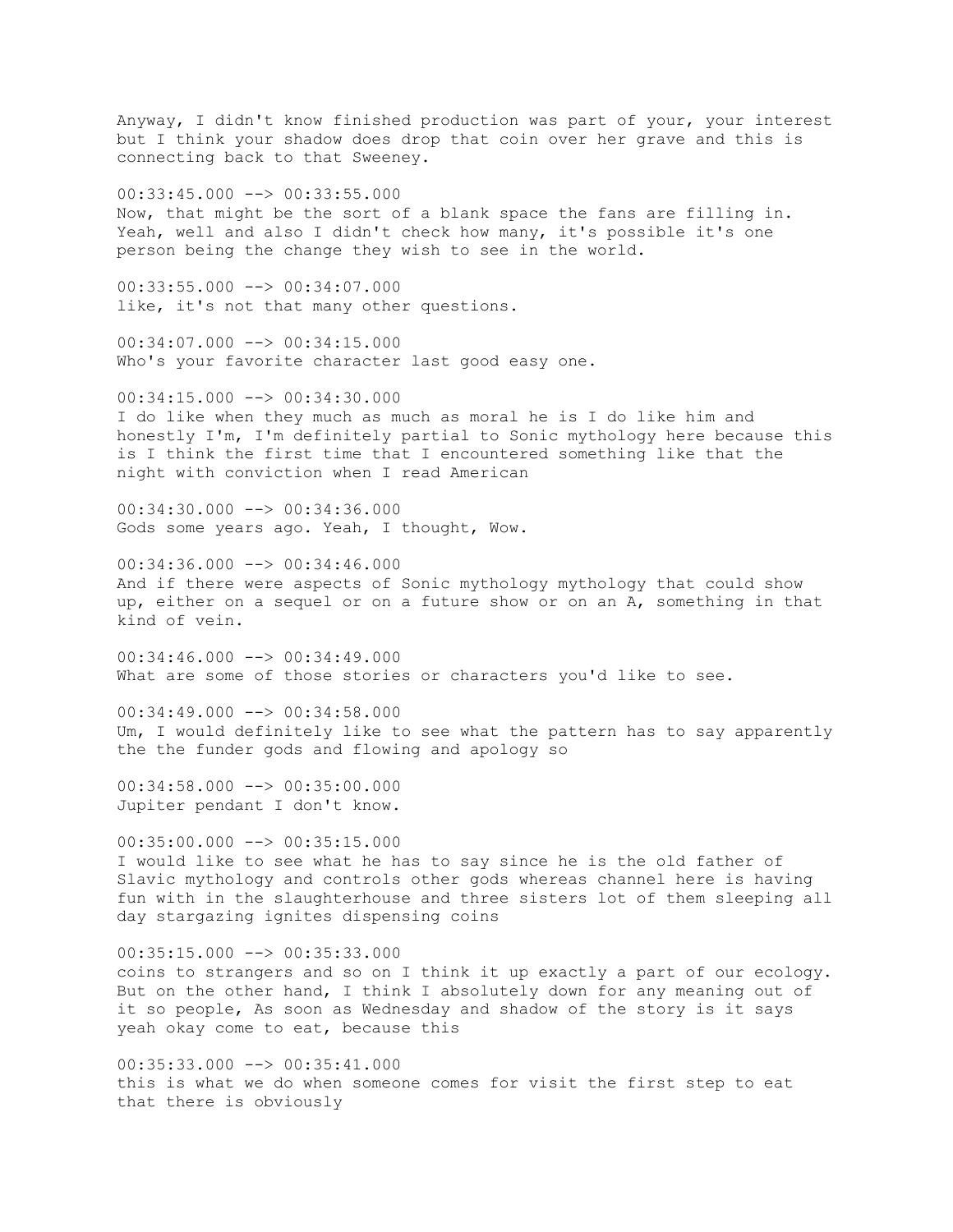$00:35:41.000$  -->  $00:35:50.000$ that I think that would be a good laugh and I think it would just generally be educational because Slavic mythology, it's just so it doesn't have many.  $00:35:50.000$  -->  $00:36:00.000$ There are no many translations and even though there are I think some of them are quite shady in that sense I wasn't convinced by what they were saying. 00:36:00.000 --> 00:36:19.000 And so much of it is also lost so if we could have this potential of creating new stuff and convincing people that there is something to it on, and you're touching on sort of the flip side of the preparation conversation that's like some people who are  $00:36:19.000$  -->  $00:36:32.000$ stories. So if you're going to advise somebody who wanted to add some Slavic mythology into what they were working or build a world around Slavic mythology, what would be some of the major things you would advise for the writers in the room. 00:36:32.000 --> 00:36:35.000 Lots of booking lots of food. 00:36:35.000 --> 00:36:51.000 Yeah, definitely a mirror culture, lots of music and dance. And I think that was sort of paint the picture and I would say, you know, make people yell people yell and curse a lot, I mean I should not be saying bad things about it but you know it's just  $00:36:51.000$  -->  $00:36:59.000$ post a lot there so I think it will find a lot of colorful expressions around. 00:36:59.000 --> 00:37:12.000 But in general, no honestly there are some open Instagram blogs that kind of make means out of this country and culture but they're all very much to the point so well I just a joke out of it. 00:37:12.000 --> 00:37:26.000 Have a good background effective. Nice, are there, their particular stories that you think should form the basis of other people's fictional worlds you're like I don't understand why we're talking about Odin,

 $00:37:26.000$   $\longrightarrow$   $00:37:33.000$ or like whatever the particular one is. Yeah.

again, when we could be talking about Baba,

00:37:33.000 --> 00:37:46.000 Well, actually that's that's a difficult question I think every, every religion and mythology would have that potential and you know we're just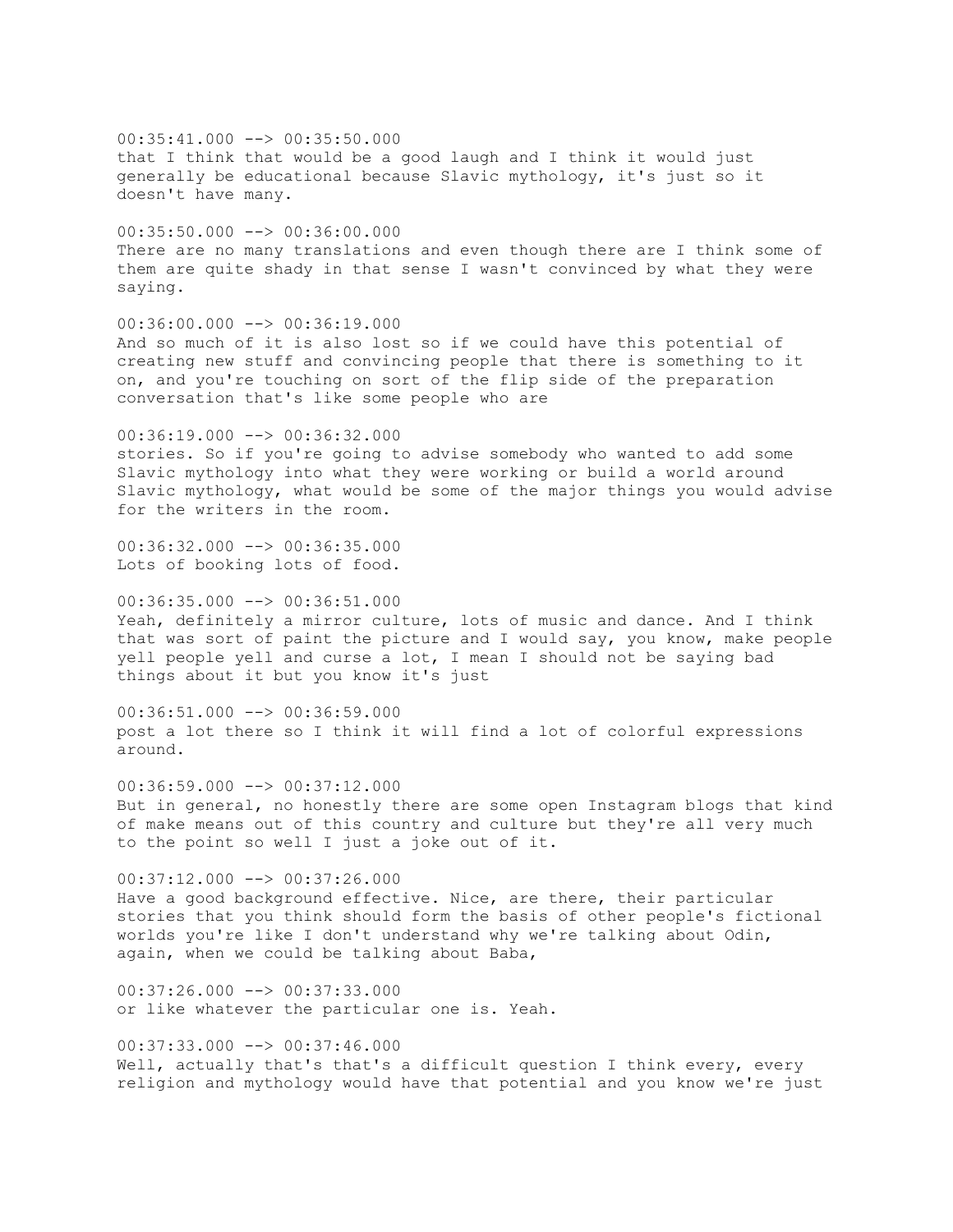really are with us because there are so prevalent that they're close to the Anglophone worlds you know the 00:37:46.000 --> 00:37:57.000 obviously Greek and Roman mythology so old, but you know nicely folded Germanic tribes and so on, but you know, Japanese mythology Chinese, the Indian. 00:37:57.000 --> 00:38:05.000 I mean, Terry Pratchett based whole idea of the world turtle Indian mythology, which is something I don't know. So I. 00:38:05.000 --> 00:38:21.000 Yeah. But, in fact I mean all of the, they are basically creation is stories one way or another and the thing that's always fun to hear about. Nice Breton Dixon, said RDK son says, I have tried to argue that American Gods is the most important American 00:38:21.000 --> 00:38:32.000 work of modern non horror fantasy. What would other candidates be like wins Left Hand of Darkness, Patrick Roscoe so George RR Martin if they finish their series shady that's very shady Britain. 00:38:32.000 --> 00:38:41.000 But what do you think is in the same caliber and category as American Gods.  $00:38:41.000$  -->  $00:38:49.000$ That is something I have to go through my Goodreads. 00:38:49.000 --> 00:38:50.000 Know.  $00:38:50.000$  -->  $00:39:06.000$ Patrick focus is really magnificent and I am just so sad that this third book is never coming but I think he has done a wonderful job and I, I would consider exploring his work for me to do it point of view because it has potential.  $00:39:06.000$   $\longrightarrow$   $00:39:11.000$ Yeah, it can hold up to it. 00:39:11.000 --> 00:39:21.000 Yeah, most definitely. I would I would pick him first. Once I have to check my Goodreads  $00:39:21.000$  -->  $00:39:24.000$ to totally fine I put you on the spot. 00:39:24.000 --> 00:39:33.000 Okay, so we've got about five more minutes. If there aren't other questions, you can give us a couple more things to think about. And then

we'll head out the door.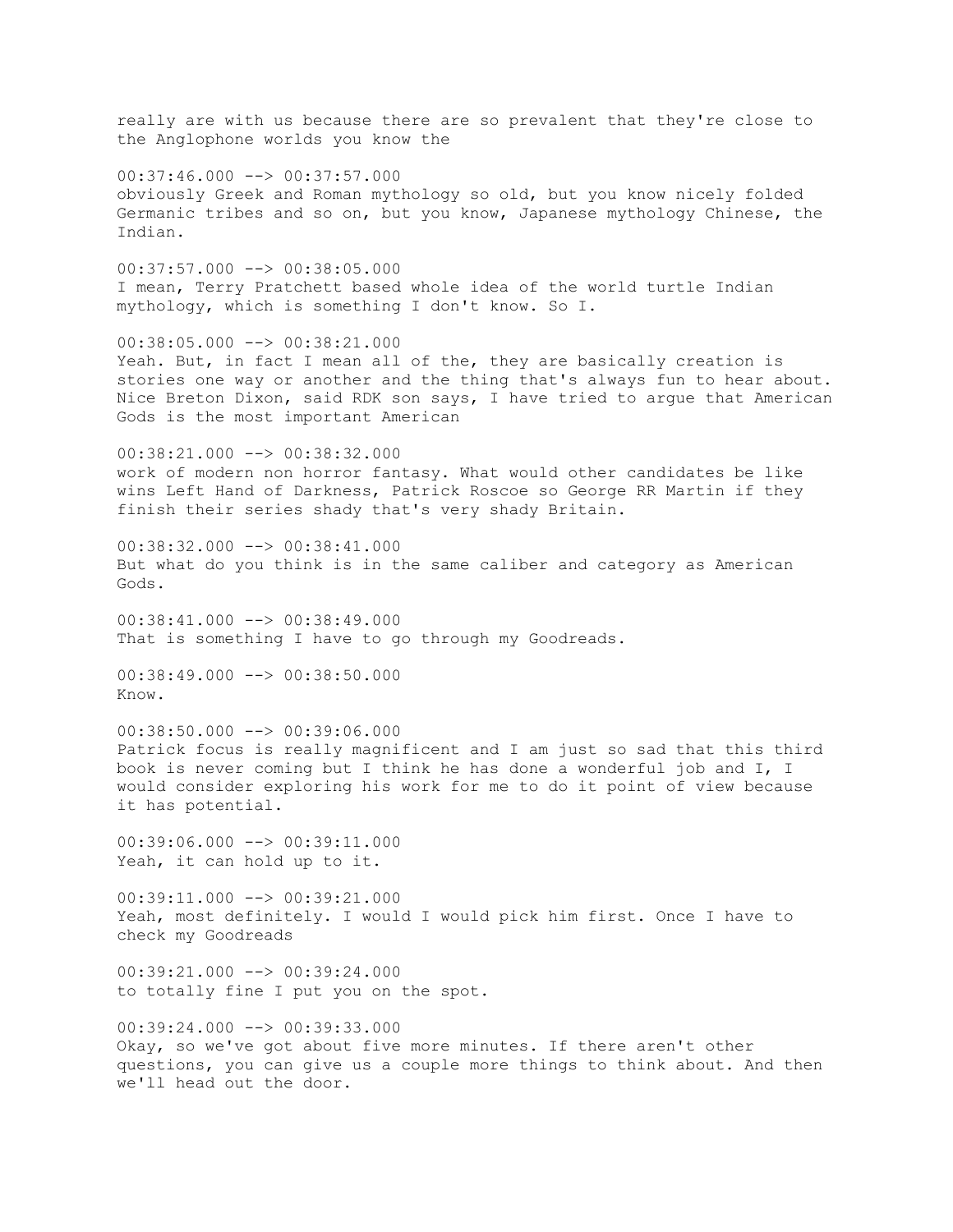00:39:33.000 --> 00:39:41.000 And so do you have any final words you'd like everyone to think about other than go read the book if you haven't already read it. 00:39:41.000 --> 00:39:55.000 Definitely go read the book but while reading it, pick up on those hints and sprays of mythologies for instance himself man, who demands sector sacrifice by sinking that car in the lake. 00:39:55.000 --> 00:40:01.000 It is actually based on true factual American history of American culture.  $00:40:01.000$  -->  $00:40:15.000$ There is a practice in Detroit and for example where they bet on when the when the car would say during the winter. So I would suggest you if you're reading American Gods and have more time to do the googling, anything that seems suspicious might be rooted 00:40:15.000 --> 00:40:21.000 in the truth, and the truth might lead you to some other history and mythology.  $00:40:21.000$  -->  $00:40:28.000$ Awesome. Well thank you so much and awesome job.  $00:40:28.000$  -->  $00:40:50.000$ And we are all welcome to hang out. The next presentation is going to be in about 20 minutes and so we can keep asking questions in a casual way if folks like, but the next one is about amigo Andhra token and the language of Wonder from Martha, Guillermo,  $00:40:50.000$  -->  $00:41:16.000$ and the net and Jorge. And I believe that some of them are here already, so I will do spotlight you, and we can all hang out together for a little bit.  $00:41:16.000$  -->  $00:41:19.000$ Let's see. 00:41:19.000 --> 00:41:22.000 Billy Emma, are you here.  $00:41:22.000$  -->  $00:41:25.000$ Yes, we are here live.  $00:41:25.000$  -->  $00:41:38.000$ Hi. So, I have tragic news which is if you need to share your screen you're going to be stuck hearing the little think every time somebody joins the room, up until you're done showing your screen, So I assume you need to share your screen.  $00:41:38.000$  -->  $00:41:45.000$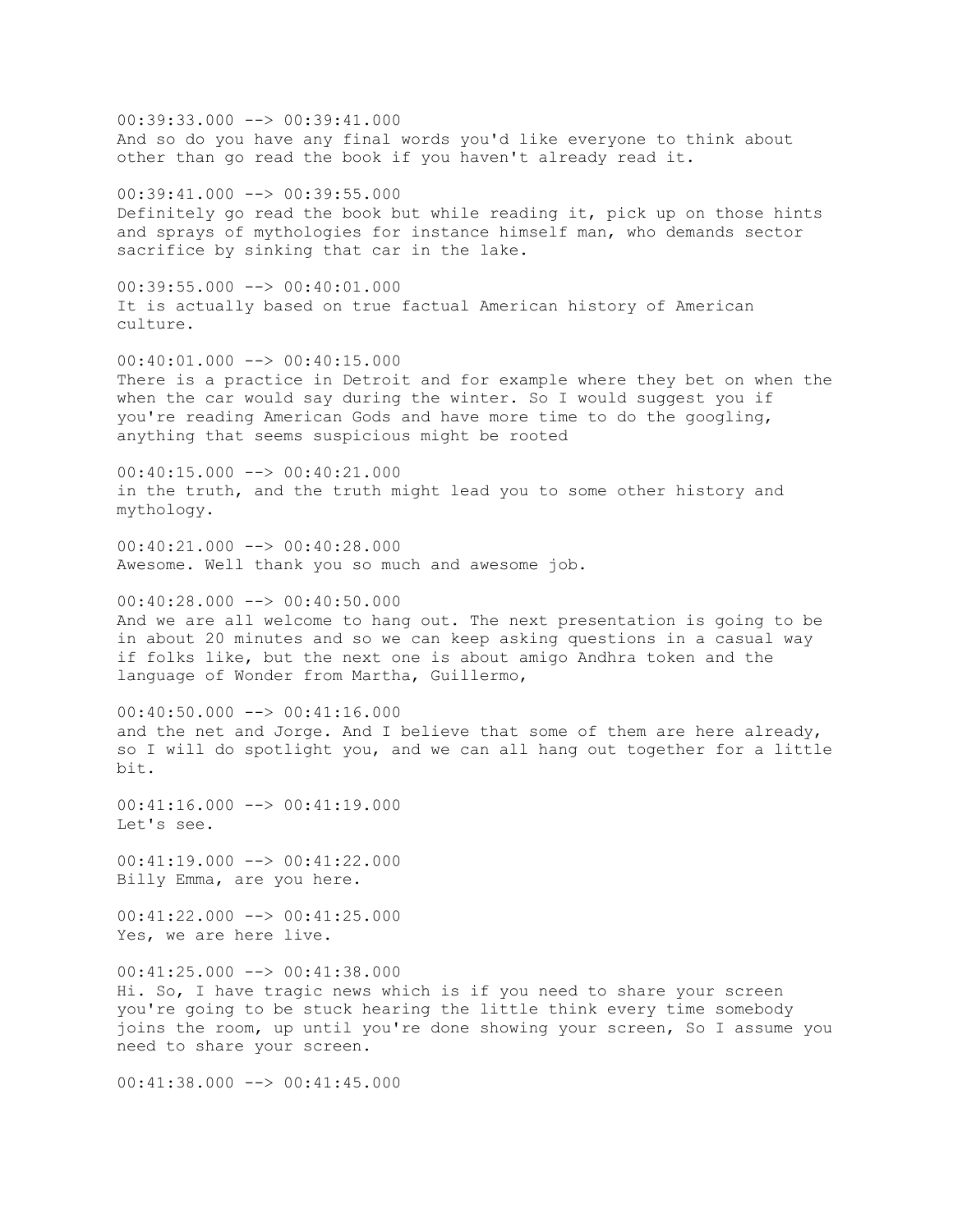Oh, actually we want to do Naka Bona. Okay, so, talking with your faces you need to share any audio of any kind.  $00:41:45.000$   $\longrightarrow$  00:41:55.000 Oh, I do cool, then I will, I will not mark and co host which will protect you from hearing but every time somebody joins the room with Jessica.  $00:41:55.000$  -->  $00:42:09.000$ This is Martha here. I am going to be sharing, but just seen in my intervention which is going to be very short. So I'm happy to mark you as co host I just wanted to warn you that you'll have to hear some annoying BP noises.  $00:42:09.000$  -->  $00:42:18.000$ Okay, and he's going to be very sure so if you want to do the master when you're done. That's fine. Do you wanna try sharing right now and we can make sure it works.  $00:42:18.000$  -->  $00:42:20.000$ Okay. Yeah, sure. 00:42:20.000 --> 00:42:21.000 Thank you. 00:42:21.000 --> 00:42:30.000 Awesome. 00:42:30.000 --> 00:42:35.000 Me, Just one second.  $00:42:35.000$  -->  $00:42:50.000$ So I've had the, the tragic Spanish language training that most of my teachers have been from a different country every year for my whole life of different practicing so if I have a, like a weird Argentinian accent for some words and then like Castilian  $00:42:50.000$  -->  $00:43:05.000$ accent for others or like a Mexican accent, it's not on purpose. I'm not I'm not attempting to be cool. I am just sharing my experience as somebody doesn't have a consistent accent of any kind, in, and spend no no no that's wonderful. 00:43:05.000 --> 00:43:15.000 And that happens when I was doing my Masters we have a visiting a student who came from, I guess.  $00:43:15.000$   $\longrightarrow$   $00:43:28.000$ Somewhere in Europe I don't remember exactly where, but of course you had been training Castilian Spanish so it was very very strange for us to family strange, and I'm in California, so there's no reason they shouldn't just have a normal Mexican accent.  $00:43:28.000$   $\rightarrow$   $\rightarrow$  00:43:35.000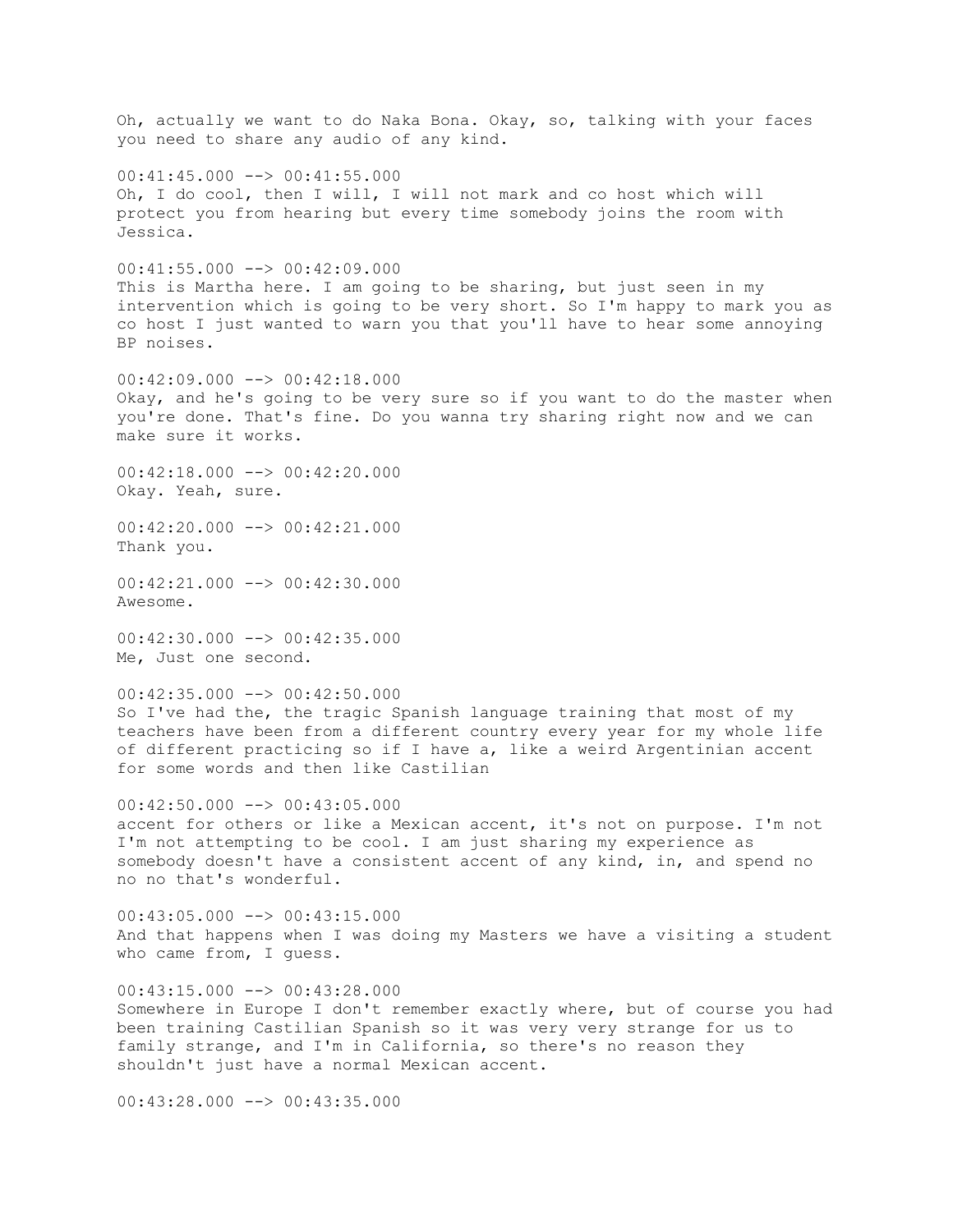No, no, all of my teachers were like, oh, we're going to say blah blah and I'm like are we, we have.

 $00:43:35.000$   $\longrightarrow$  00:43:42.000 And then of course I had an Argentinian teacher, they're like, oh it's pleasure and I'm like, is it. No one says that that I know anyway. Uh huh. Exactly.

 $00:43:42.000$  -->  $00:43:50.000$ And there are so many varieties and we use different words for different things so it's, it's all right.

 $00:43:50.000$  -->  $00:44:04.000$ Exactly. And then I practice on my dual lingo every day and they have different accents for each of them but they don't notify you at all. And so, you're like, going through your day normally and then suddenly you're like oh man, that's the Caribbean

 $00:44:04.000$  -->  $00:44:19.000$ that were that they have different accents so it's a wonderful thing oh they don't let you pick, they just randomly select them based off of the words, but I think that's great because they need to get across to the different accents and pronunciations

 $00:44:19.000$  -->  $00:44:33.000$ and everything so that's that's great i wish they had something like that when I was learning English because the first time I had to speak with someone outside the United States I was completely at odds.

00:44:33.000 --> 00:44:46.000 So, yeah, no, it's well and, and the French trilingual they've added in like a really solid Cote d'Ivoire accent which is nice except it's completely random where it is so you're just like it is for Asian accent, you're going through this Asian accent

 $00:44:46.000$   $\longrightarrow$   $00:44:51.000$ and then suddenly like you're in court of law, and you're like, this is great.

 $00:44:51.000$  -->  $00:44:57.000$ But I have yet another language where my vocabulary is a little random.

 $00:44:57.000$  -->  $00:45:04.000$ Sadly, it would be great if they could let you choose so you can practice more in the one that you are going to be working with.

 $00:45:04.000$  -->  $00:45:08.000$ But later, right, probably later. Yeah.

 $00:45:08.000$  -->  $00:45:22.000$ But I, when given the choice I always choose know that I don't actually want to choose the dialects I never have I want to ever want to have to choose which is how I even after 12 years of study have yet to choose the dialect in Arabic, I just keep trying